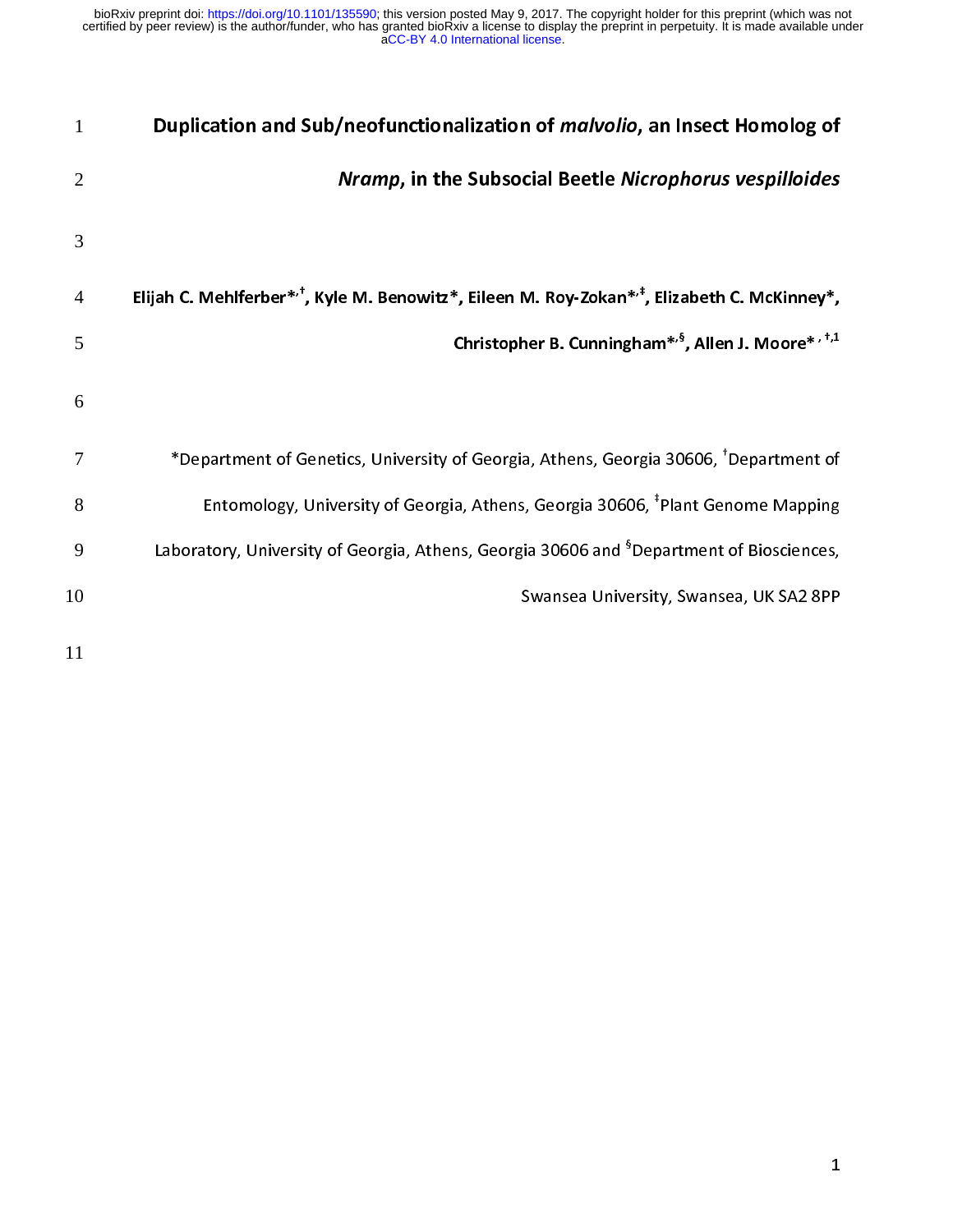- 12 Running title: Duplication and neofunctionalization of *malvolio*
- 13 Keywords: Behavior, burying beetle, gene expression, parenting, phylogenetics
- 14
- 15
- 16 <sup>1</sup> Corresponding author: A. J. Moore, Department of Genetics, University of Georgia, Athens,
- 17 GA 30602-7223, U.S.A.
- 18 *E-mail address:* ajmoore@uga.edu
- 19 *Telephone:* 706-542-4423
- 20 *Fax:* 706-542-3910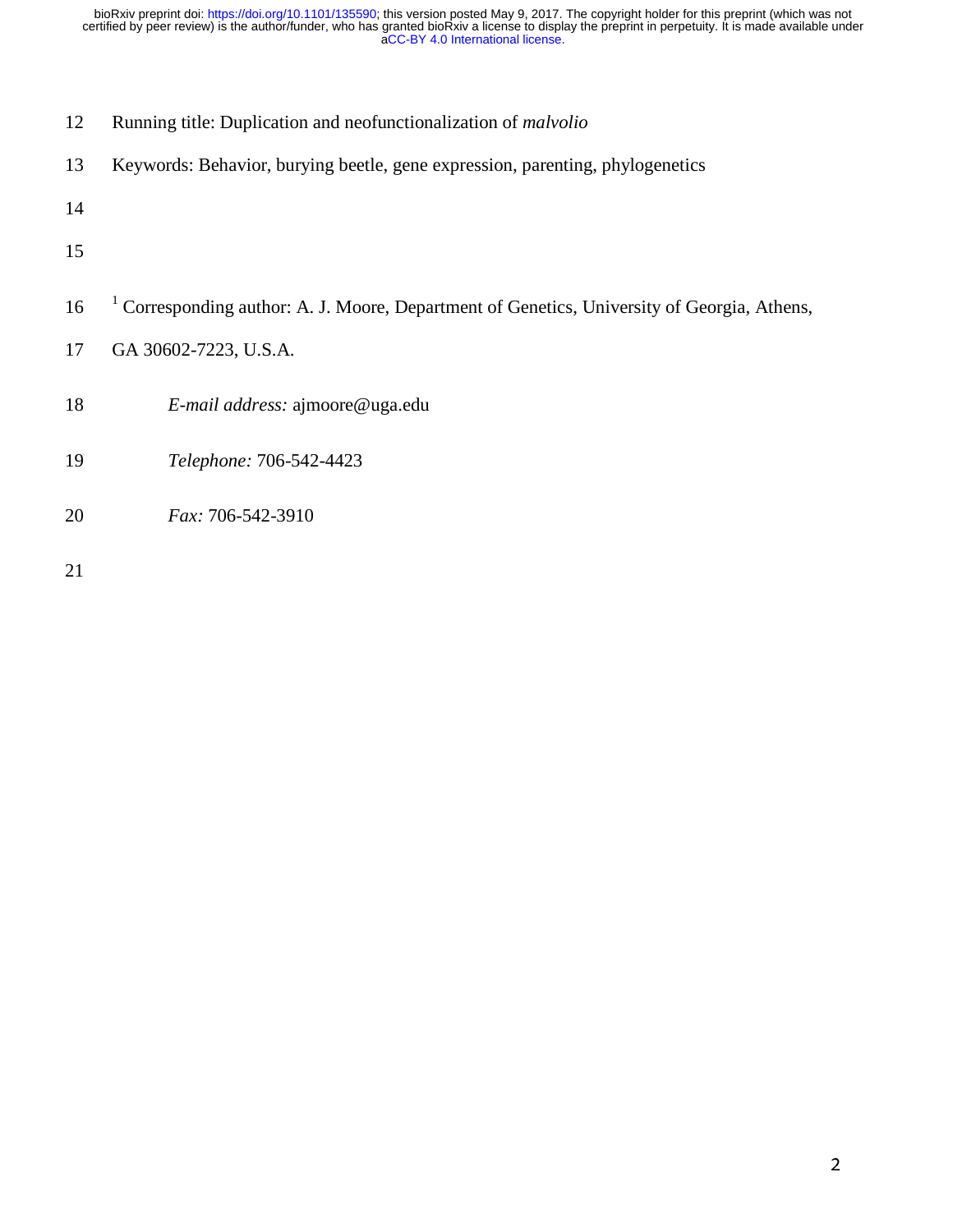22 ABSTRACT Gene duplication has long been thought to play a facilitating role in evolution. With 23 growing numbers of sequenced genomes, increasing numbers of duplicate genes are uncovered 24 with unknown functions. Here we examine *malvolio*, a gene involved in heavy metal transport 25 but that also affects behavior in honey bees and *Drosophila*. There is only one copy of malvolio 26 in honey bees and Drosophila despite its different roles. A phylogenetic analysis in insects 27 suggests that *malvolio* has duplicated multiple times in different orders. To test if the two 28 copies might have different functions, we examined expression levels of *malvolio* in brain, fat 29 bodies, Malpighian tubules, midgut, ovaries, testes and thoracic musculature in the beetle 30 Nicrophorus vespilloides. We found that mvl1 was expressed in all tissues, with highest <sup>31</sup>expression in fat bodies and relatively lower expression in testes, Malpighian tubules, and 32 brain, and ovaries. Expression of  $mvl2$  differed, with significant expression only seen in brain 33 and midgut. Because malvolio has been implicated in behavior, and these beetles have highly 34 developed parenting behavior, we next examined expression during different behavioral states 35 including virgin, mating, preparing resources for offspring, feeding offspring and post care. We 36 found differing expression patterns for the two copies, with  $mvl1$  increasing in expression 37 during resource preparation and feeding offspring, and *mvl2* decreasing in these same states. 38 Given these patterns of expression, we suggest that *malvolio* in N. vespilloides has experienced 39 sub/neofunctionalization following its duplication, and is evolving differing and tissue-specific  $40$  roles in behavior and physiology.

41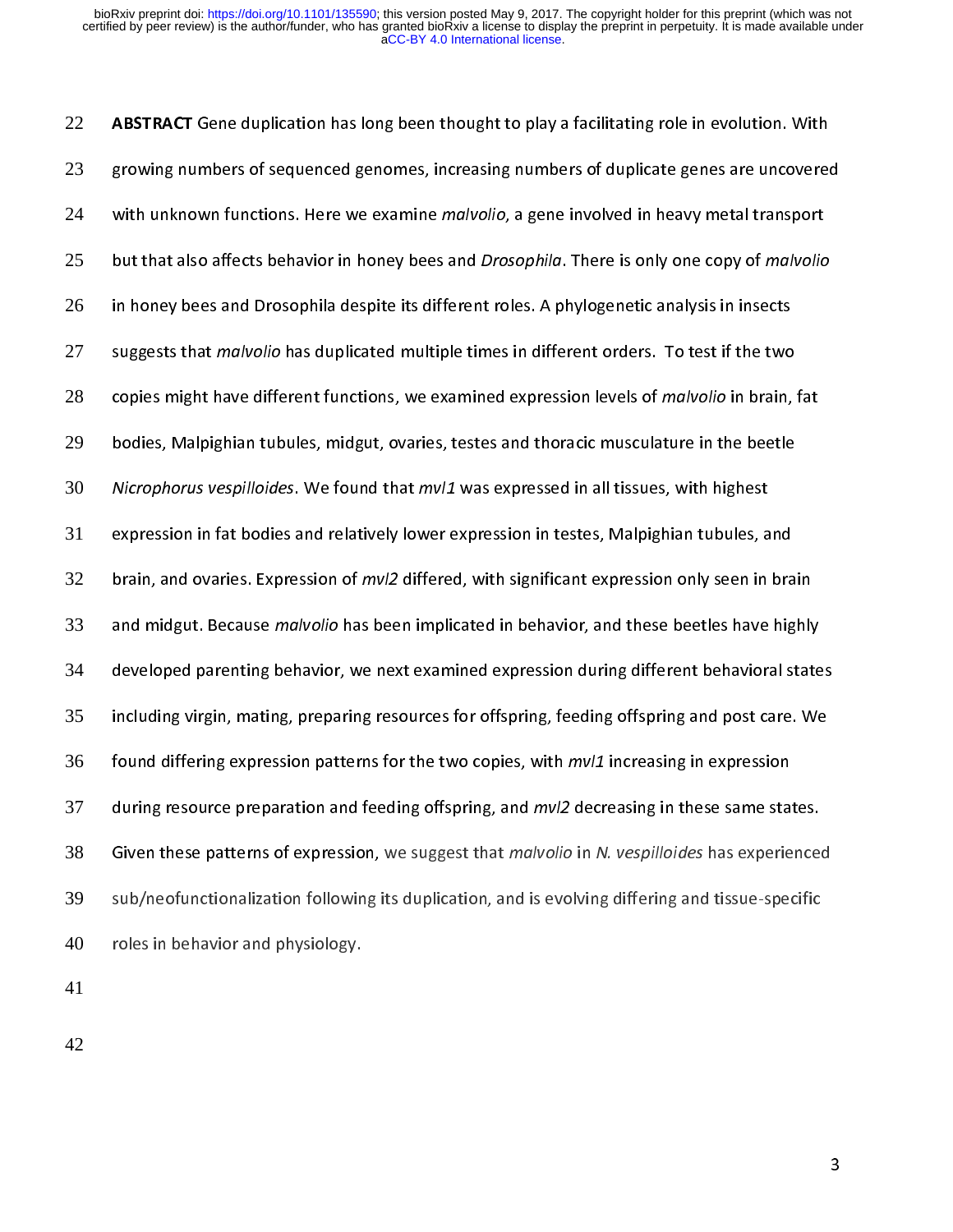43 The process of gene duplication is one of the primary mechanisms hypothesized to play a role in 44 the evolution of novel phenotypes (Ohno 1970; Innan and Kondrashov 2010; Ditmar and 45 Liberles 2010; Wagner 2011). When duplicate genes are maintained, one copy often becomes 46 free to mutate and acquire new functions, as it is no longer constrained by the selective pressure 47 to perform its previous role (Ohno 1970; Maere and Van de Peer 2010). This process can take 48 two non-exclusive paths: subfunctionalization or neofunctionalization (Nadeau and Sankoff 49 1997; Nowak *et al.* 1997; Wagner 1998; Force *et al.* 1999; Maere and Van de Peer 2010). In the 50 former process, both genes lose a portion of their function, so that the two duplicated genes 51 together recapitulate the function of the ancestral gene (Force *et al.* 1999; Maere and Van de 52 Peer 2010). In the latter process, one duplicate evolves a novel function absent from the ancestral 53 gene (Ohno 1970; Maere and Van de Peer 2010). Neofunctionalization may arise following 54 subfunctionalization (Maere and Van de Peer 2010). Given the proposed role that gene 55 duplication has in the production of new phenotypes it follows that more derived organisms with 56 novel traits provide good systems for investigating the divergence of duplicated genes. Genetic 57 influences on behavior may require neofunctionalization of gene duplications to overcome 58 constraints that would otherwise arise through pleiotropy. For example, G-protein coupled 59 receptors are cell surface receptors and have evolved to become diversified and specialized for 60 behavior (Katz and Lillvis 2014). Gene duplication and neofunctionalization has been implicated 61 in the evolution of insect behavior as diverse as *vitellogenin* influences on ant queen and worker 62 social behavior and tasks (Corona *et al.* 2013), olfactory receptors related to shifts to herbivory 63 (Goldman-Huertas *et al.* 2015), and opsin genes related to color vision and foraging preferences 64 (Feuda *et al.* 2016).



65 With the advent of improved bioinformatics and sequencing, we are acquiring information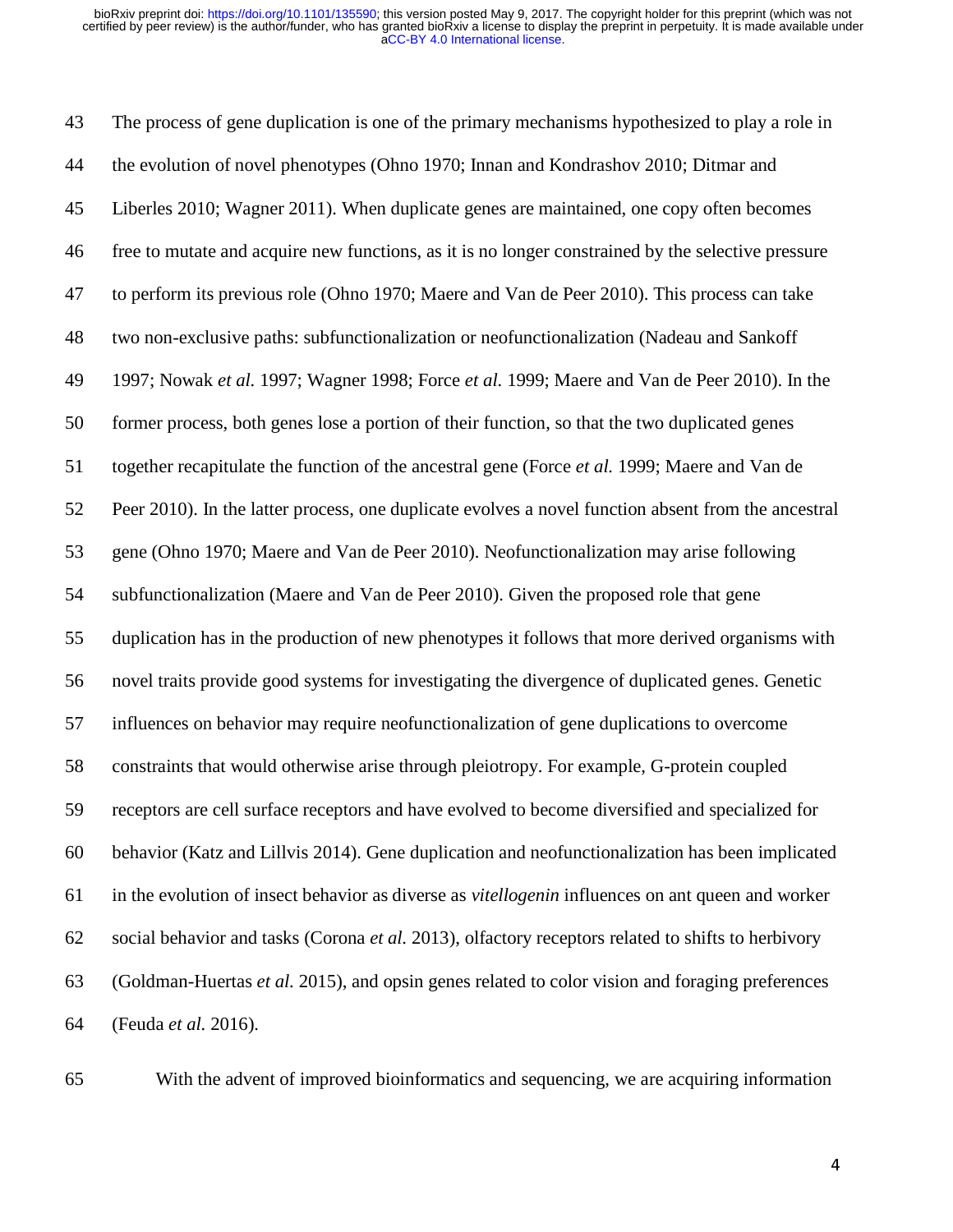66 on genomes of non-model organisms at an accelerated pace, many of which are studied primarily 67 for their novel traits and not for their genetic accessibility. Such genomes provide may reveal 68 duplicated genes that may have previously been unexpected. We recently sequenced, assembled, 69 and annotated the genome of such an organism, the burying beetle *Nicrophorus vespilloides* 70 (Cunningham *et al.* 2015b). Burying beetles (*Nicrophorus spp.*) are unusual among beetles for 71 their parenting behavior. Burying beetles breed on vertebrate carrion, which they shape into a 72 ball, prepare with antimicrobial secretions and bury. The larvae then crawl onto the carcass and 73 one or both parents care for the offspring. Parenting in burying beetles is more than provisioning 74 food for developing offspring, as in many insects, but instead involves direct and extensive 75 prolonged social interactions. Burying beetles not only prepare and maintain a carcass for food, 76 they feed their offspring by regurgitating predigested carrion directly into their mouths. 77 Parenting in this taxon is thus both complex and extensive, and strongly selected as it influences 78 the fitness of offspring (Eggert *et al.* 1998; Lock *et al.* 2004). This behavior is highly derived, 79 and therefore we predicted that sub/neofunctionalization could be important in the evolution of 80 complex parenting. Therefore, we examined this genome for evidence of duplications.

81 We hypothesized that genes likely to have undergone sub/neofunctionalization in burying 82 beetles are those with a predicted relation to their parenting behavior. Therefore, we focused on 83 genes implicated in the social behavior of other insects. A candidate duplicate gene we found in 84 the genome of *N. vespilloides* is *malvolio*, a heavy metal transporter and homolog of NRAMP 85 family (natural resistance-associated machrophage proteins) in vertebrates (Folwell *et al.*2006). 86 *Malvolio* has been ascribed a role in behavior as well as heavy-metal transport, and is linked to 87 the transition between nurse and forager roles in honey bees (Ben-Shahar *et al.* 2004) and food 88 choice in *Drosophila* (Søvik *et al.* 2017). There is also ample evidence that *Nramp1* (*Slc11a1* in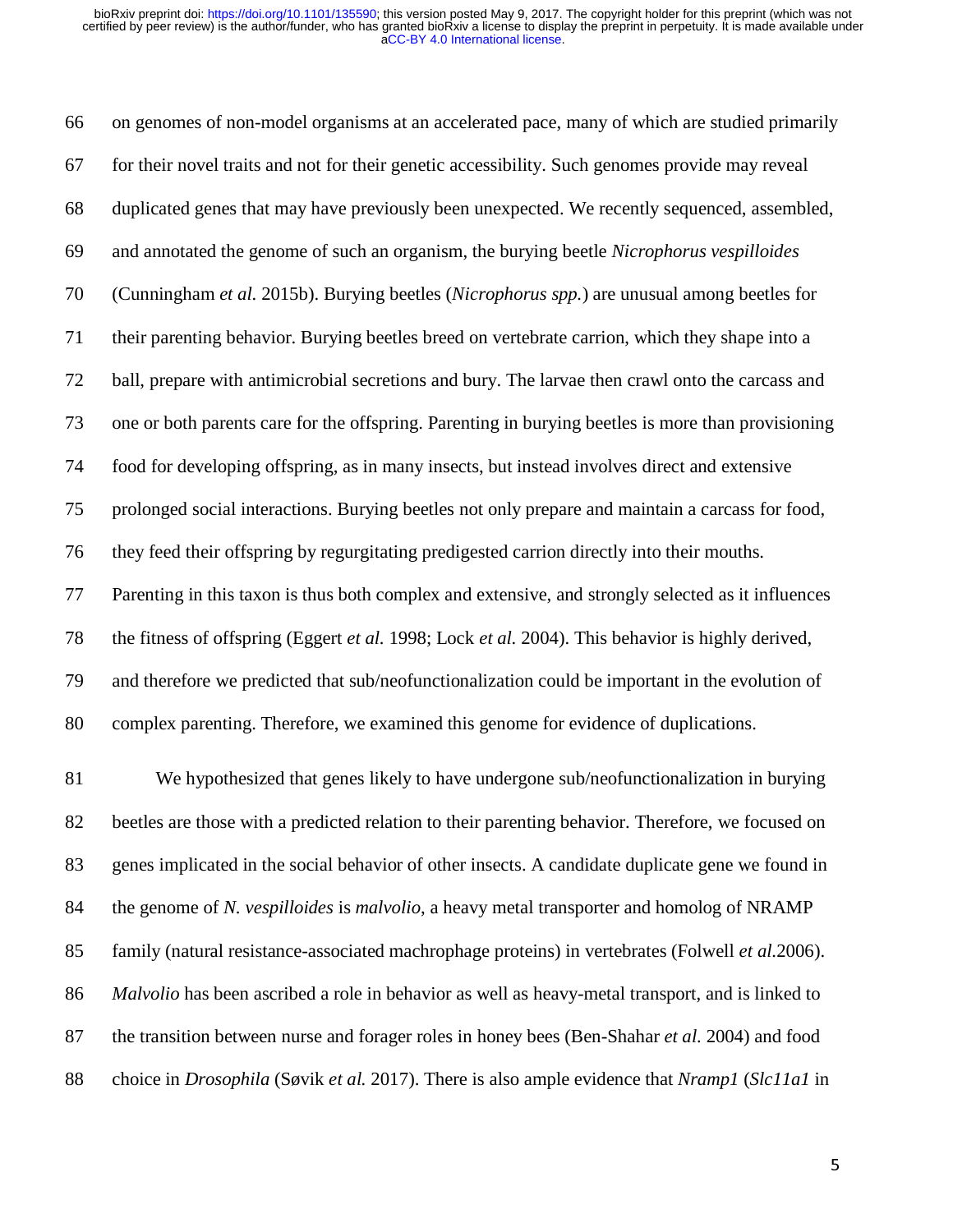89 humans) and *Nramp2* (*Slc11a2*) have subfunctionalized in mammals and fish (Techau *et al.* 90 2007; Neves *et al.* 2011). Other insects such as honey bees and *Drosophila* have only one copy 91 of *malvolio*. It therefore seems likely that this second copy arose in a relatively recent duplication 92 event, and could be unique to beetles. 93 To test the hypothesis that the duplication of *malvolio* in beetles may facilitate 94 sub/neofunctionalization and effects on behavior, we first examined *malvolio* sequences across 95 insect species and built a gene phylogeny to determine the evolutionary history of duplication in 96 this gene. Next, to ask whether this gene displays behavior consistent with 97 sub/neofunctionalization, we measured gene expression of *mvl1* and *mvl2* across eight tissue 98 types in *N. vespilloides*. *Malvolio* shows evidence of several gene duplications in insects, 99 suggesting something about *malvolio* that lends itself to maintenance after duplication. In *N.*  100 *vespilloides*, we show that while *mvl1* is expressed ubiquitously and consistently across tissues, 101 *mvl2* only shows expression in the brain and midgut. Finally, we examined expression of the two 102 *malvolio* copies in head tissue collected from beetles before, during and after they were parenting 103 and found changes in expression during parenting in opposite directions for the two copies. We 104 argue that these results provide evidence consistent with the process of sub/neofunctionalization 105 of *mvl*, although it is difficult to tease the two apart. We suggest that the *malvolio* duplicates in 106 *N. vespilloides* are in the process of evolutionary divergence, with neofunctionalization a likely 107 endpoint .

108

### 109 Materials and Methods

110 Biological samples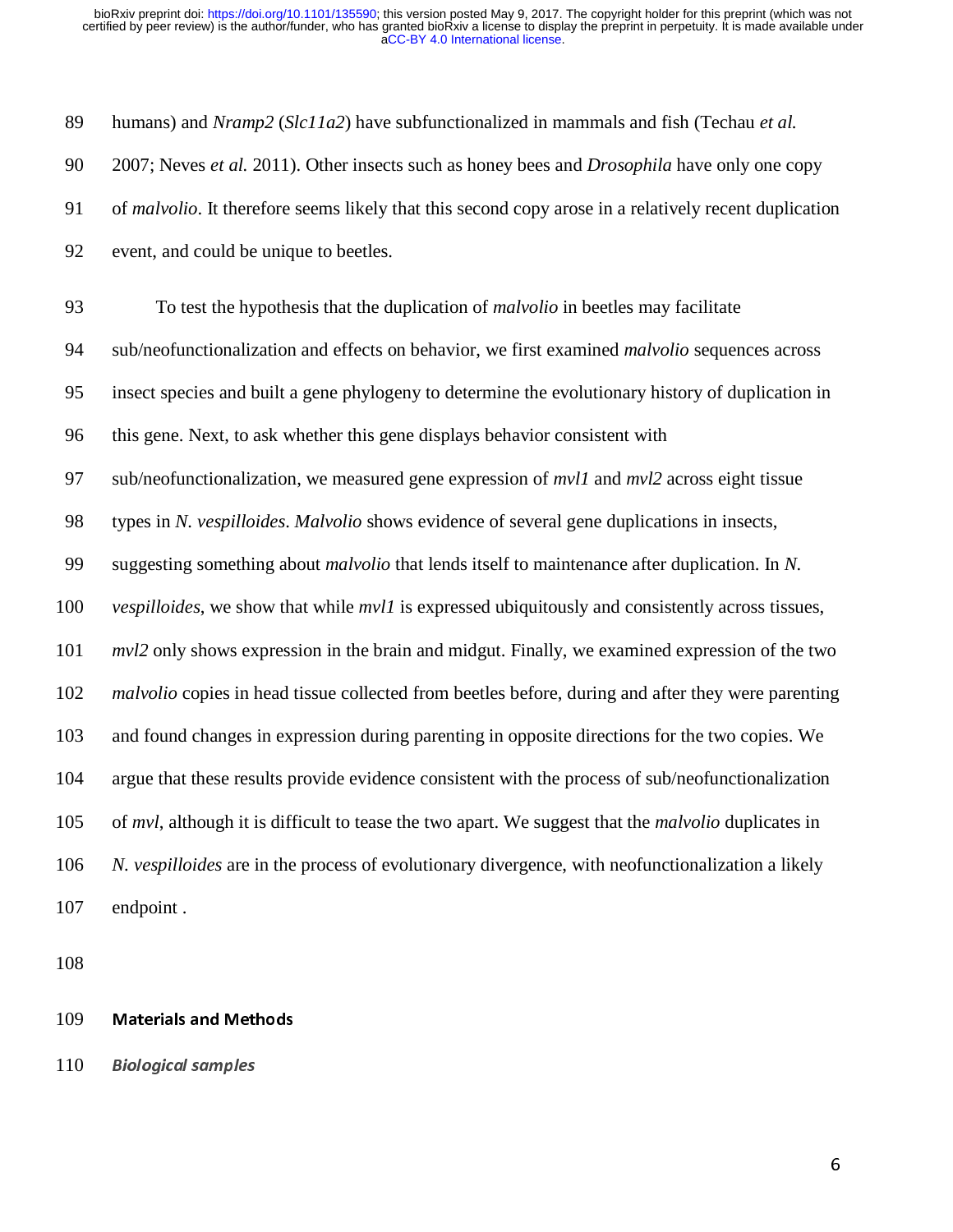| 111 | We maintained N. vespilloides as an actively outbred colony at the University of Georgia.               |
|-----|---------------------------------------------------------------------------------------------------------|
| 112 | We founded the colony with beetles collected from the wild near the University of Exeter,               |
| 113 | Cornwall, UK and new wild individuals were introduced to the colony yearly to maintain genetic          |
| 114 | variation. We isolated individuals as larvae and housed them individually in 4 x 7 cm                   |
| 115 | biodegradable circular deli containers (Eco products, Boulder, CO) filled with 2.5 cm of moist          |
| 116 | soil (FoxFarm, Samoa, CA). Individuals were kept in an incubator (Percival Scientific, Perry,           |
| 117 | IA) set at $22 \pm 0.1$ °C, under a 15:9 light:dark cycle. Upon reaching adulthood they were fed two    |
| 118 | decapitated mealworms (Tenebrio) once a week.                                                           |
| 119 | For the comparison of expression across different tissues, we collected eight tissues;                  |
| 120 | brain, fat bodies, hindgut, midgut, thoracic musculature, Malpighian tubules, testes, and ovaries;      |
| 121 | from 5 virgin female beetles at 26-30 days post adult eclosion (testes came from 5 males of the         |
| 122 | same age and rearing conditions). These same tissues types were previously examined for                 |
| 123 | octopamine expression in Cunningham et al. (2015a), except for testes, but on separate tissue           |
| 124 | collections. We dissected beetles in ice cold PBS, starting with the brain and then moving on to        |
| 125 | the internal organs. We cleaned fat and connective tissue from each organ and placed them in            |
| 126 | separate 1.5 mL vials with 300 µL of RNA later (Applied Biosystems, Foster City, CA) on ice.            |
| 127 | Dissection times for brains were 10 minutes or less, and the total time of dissections was less         |
| 128 | than 30 minutes. After dissection, we stored organs overnight in $4^{\circ}$ C and then moved them to - |
| 129 | $20^{\circ}$ C until RNA extraction. See Cunningham <i>et al.</i> (2015a) for further details.          |
| 130 | We collected whole heads from 10 individuals in each of five behavioral states to                       |
| 131 | examine changes associated with changes in behavior: virgins, individuals mated but not                 |
| 132 | provided with the resource necessary to breed, mated individuals provided with a mouse carcass          |
| 133 | to prepare and that stimulates egg laying, individuals actively caring for and provisioning food to     |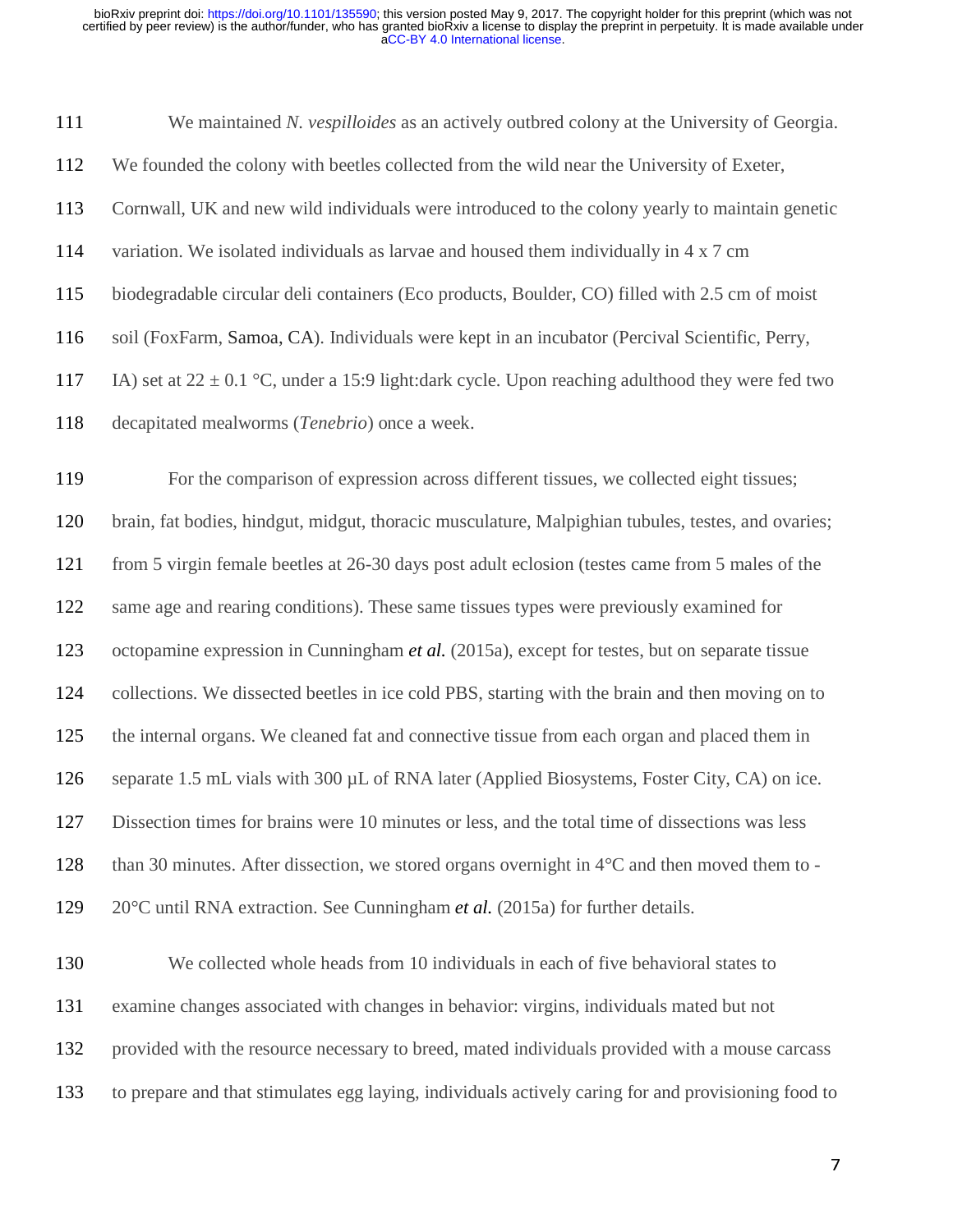134 begging offspring, and individuals that had completed parental care and had dispersed away from 135 the carcass and larvae. See Roy-Zokan *et al.* (2015) and Cunningham *et al.* (2016) for further 136 details.

137 Identification and comparison of gene sequences

138 To verify the putative duplication that we found in the genome, we searched for putative 139 *N. vespilloides malvolio* homologs using BLASTp (v2.3.0+; default search settings; Camacho *et*  140 *al.* 2008) with *Drosophila melanogaster* (NP\_524425.2) and *Tribolium castaneum*  141 (XP\_967521.1) *mvl* sequences. We obtained sequences from National Center for Biotechnology 142 Information (NCBI) or UniProt. We BLASTed these *mvl* sequences against the proteome 143 produced from the annotated *N. vespilloides* genome (Cunningham *et al.* 2015b). Further 144 identification of putative *mvl1* and *mvl2* of *N. vespilloides* was done by BLASTing (BLASTp, 145 default setting) them into NCBI's non-redundant insect protein database and by BLASTing 146 (BLASTp, default setting) them into *Drosophila melanogaster* and *Tribolium castaneum* 147 proteomes alone to establish if all of sequences were reciprocal best BLAST's (RBB) for each 148 other.

149 All sequences were identified by using the gene and protein databases and the BLAST 150 feature at NCBI (http://www.ncbi.nlm.nih.gov/). To visualize protein conservation across both 151 *mvl* copies, we aligned protein sequences from *N. vespilloides, T. castaneum, H. sapiens*, and *M.*  152 *musculus* using ClustalW and produced boxshade plots with the Mobyle@Pasteur web portal 153 (http:/mobile.pasteur.fr). For the phylogenetic analysis, we included all insect *mvl* sequences and 154 Mvl proteins available from NCBI, except for *Drosophila spp*. Due to the large number of 155 published Drosophila genomes, and to avoid redundancy, we only included *Drosophila*  156 *melanogaster*. In order to provide a representative sample of insect species we searched for *mvl*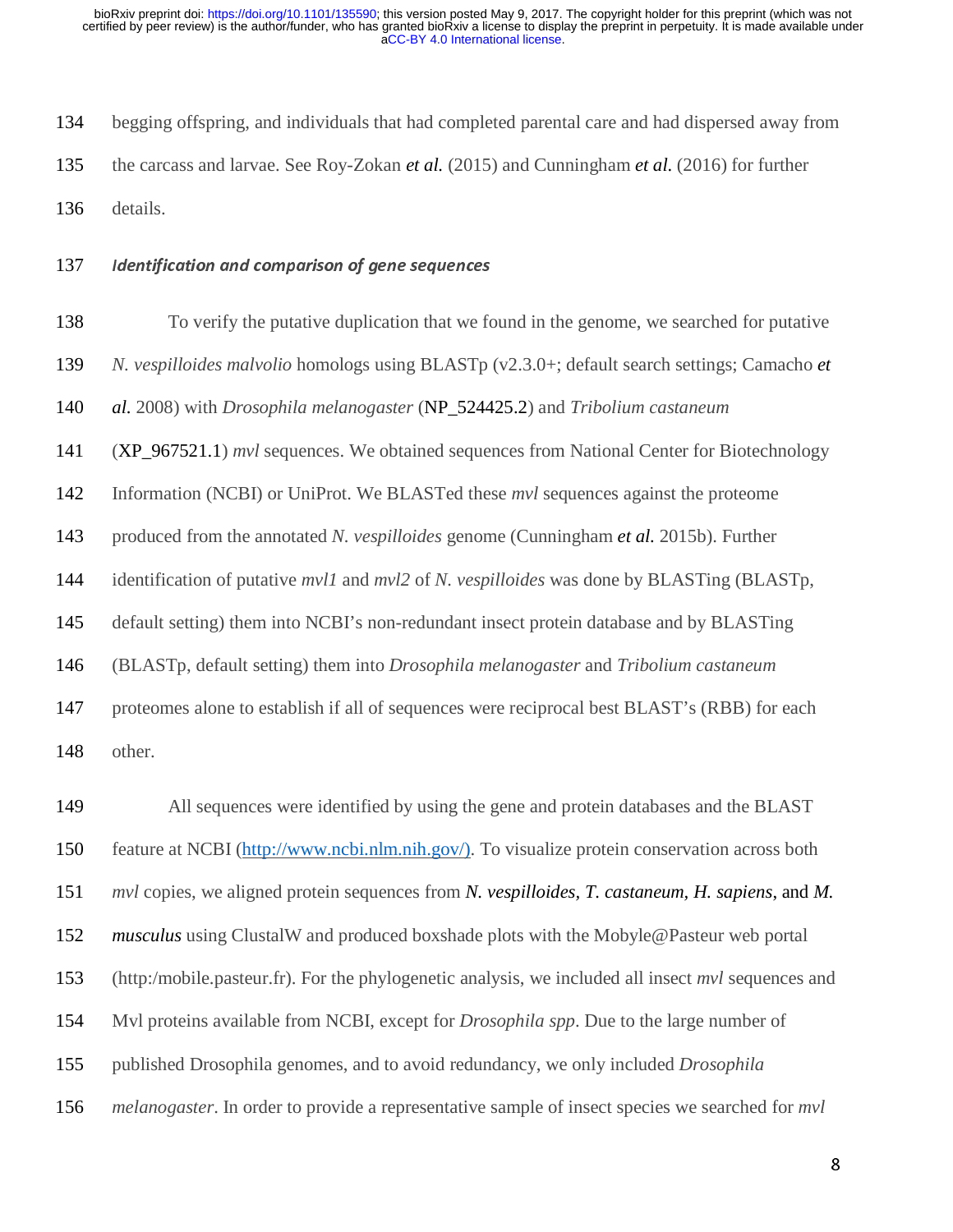| 157 | in Lepidoptera but there are currently no assembled and annotated genomes of the order that      |
|-----|--------------------------------------------------------------------------------------------------|
| 158 | contain a copy of <i>mvl</i> . The NCBI BLAST used both the sequences for Mvl1 (XP_967521.1) and |
| 159 | Mvl2 (XP_973779.1) from <i>T. castaneum</i> . Protein sequences were then aligned using Clustal  |
| 160 | Omega (McWilliam <i>et al.</i> 2013), and a model test was performed in Mr. Bayes v3.2 (Ronquist |
| 161 | <i>et al.</i> 2012) to determine the most appropriate model of protein evolution, which was WAG  |
| 162 | (Whelan and Goldman 2001). A Bayesian phylogenetic analysis was conducted in Mr. Bayes for       |
| 163 | 5,000,000 generations with a sample frequency of every 100 generations. The consensus tree was   |
| 164 | compiled after discarding the first 25% of trees sampled and the resultant tree was rooted with  |
| 165 | human Slc11a1 and SLC11a2, mouse Nramp1 and Nramp2, and C. gigas Myl outgroup.                   |

## 166 Comparison of gene expression

167 RNA was extracted using a Qiagen RNeasy micro kit (Qiagen, Venlo, Netherlands) for 168 the brain tissue and larval hemolymph and a Qiagen RNeasy lipid kit for all other tissue. The 169 extractions were performed with 350 µL QIAzol (Qiagen) as the lysis buffer and 150 µL 170 chloroform (J.T. Baker, Center Valley, PA). DNA was removed using DNase I (Qiagen) 171 according to manufactures instructions. After the final RNA product was obtained it was 172 quantified with the Qubit 2.0 fluorometer according to manufactures instructions. The RNA was 173 then stored until the time of cDNA production in a freezer set to -80 °C. cDNA was created 174 using 500 ng total RNA and the Quanta Biosciences qScript reverse transcriptase master mix 175 (QuantaBio, Beverly, MA) following the manufactures instructions. The RNA template was then 176 eliminated using RNase H (New England BioLabs, Ipswich, MA) and the single-strand cDNA 177 was quantified using the Qubit 2.0 fluorometer according to manufacturer's instructions. The 178 resulting cDNA was then stored at -20 °C.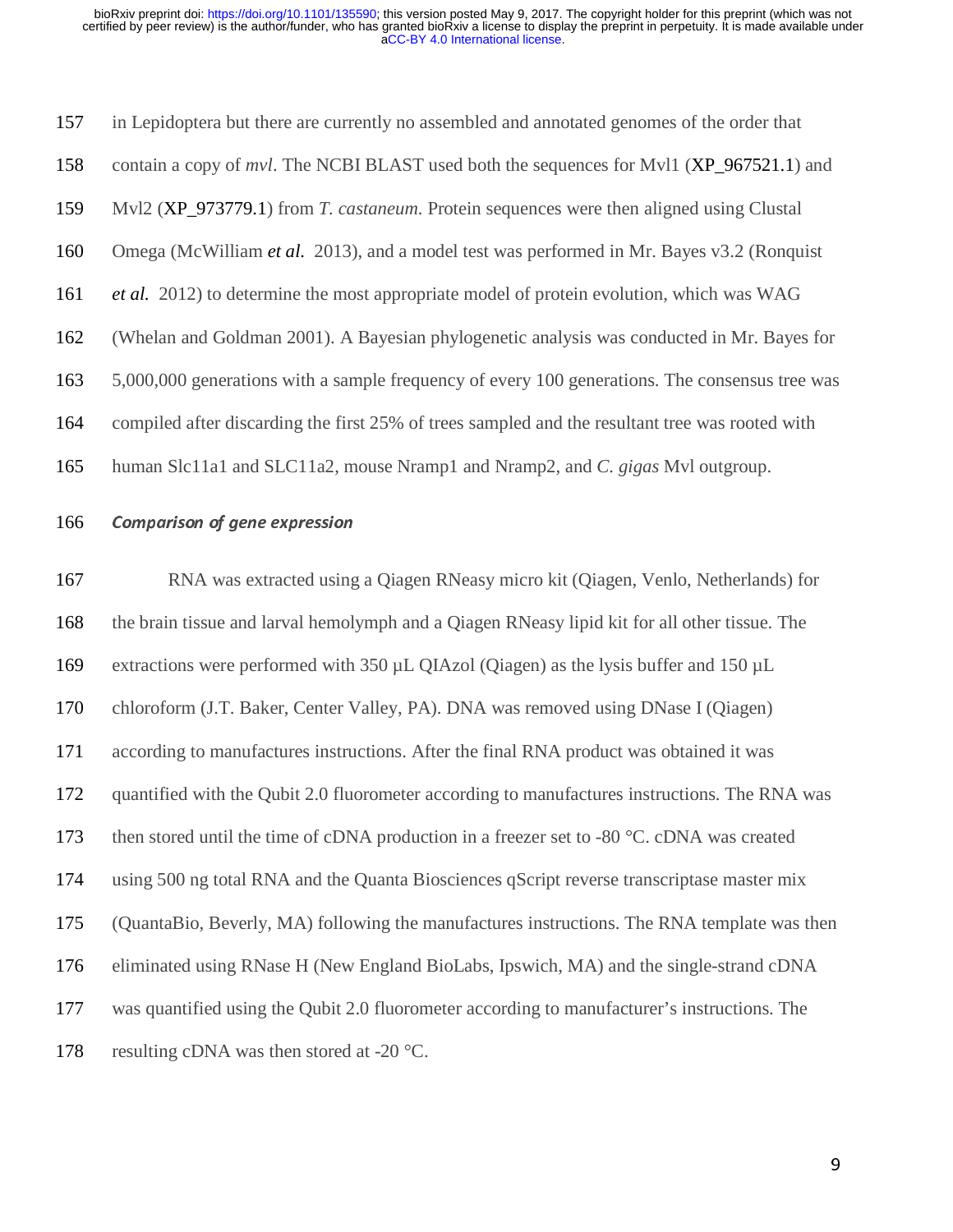| 179 | Using the two <i>malvolio</i> gene sequences 8 primer pairs (4 primer pairs per gene) were                    |
|-----|---------------------------------------------------------------------------------------------------------------|
| 180 | produced by utilizing Integrated DNA Technology (IDT, Coralville, IA, USA) and Primer 3 v.                    |
| 181 | 4.0 (Koressaar and Remm 2007; Untergasser <i>et al.</i> 2012). These primer pairs were then                   |
| 182 | validated by estimating PCR efficiency and observing the number of amplicons generated by                     |
| 183 | each pair. The primer efficiency was determined by running a qRT-PCR reaction with stock                      |
| 184 | cDNA (produced using same methods as experimental cDNA from whole body samples) diluted                       |
| 185 | to 1:4, 1:16, 1:64, 1:256 and 1:1024 concentrations, while amplicons were observed in the Melt                |
| 186 | Curve Analysis. These primer pairs had efficiency levels of 1.805 ( <i>mvl1</i> ) and 1.7852 ( <i>mvl2</i> ). |
| 187 | The quantification of gene expression was accomplished using a qRT-PCR reaction with                          |
| 188 | the Roche LightCycler 480 using Roche LightCycler 480 SYBR I Green Master Mix (Roche                          |
| 189 | Applied Science, Indianapolis, IN, USA). Each biological replicate $(N = 5)$ was run with three               |
| 190 | technical replicates using 10 µL reactions containing 5 µL SYBR mix, 2 µL of 1.5ng/ µL cDNA,                  |
| 191 | and 3 µL of an equal mixture of forward and reverse primers at 1.33 µmol/L each. The                          |
| 192 | LightCycler was run according to manufacturer's instructions for the enzyme activation step,                  |
| 193 | followed by 45 cycles of amplification at $60^{\circ}$ C and a disassociation curve step to measure the       |
| 194 | number of amplicons produced in the reaction. Each reaction included the primers ( <i>mvl1</i> -              |
| 195 | forward: CGACGATGACGGGAACTTATG reverse: TTGCGATGGATCTGGTGAAG mvl2-                                            |
| 196 | forward: GGTATCGTGGGAGCAGTTATC reverse: GCTGCTCTCGATGAGGTAATAG tbp-                                           |
| 197 | forward: CACCCATGACTCCAGCAGAT reverse: ACGTGCATGCAGAGCTATCTT) for                                             |
| 198 | <i>mvl1</i> , <i>mvl2</i> , and TATA binding protein, an endogenous control gene.                             |
|     |                                                                                                               |

# 199 Statistical analysis

200 Differences in levels of *mvl1* and *mvl2* expression across tissues were quantified using - <sup>201</sup>∆*C*T, or the difference between experimental and control gene expression. Because both versions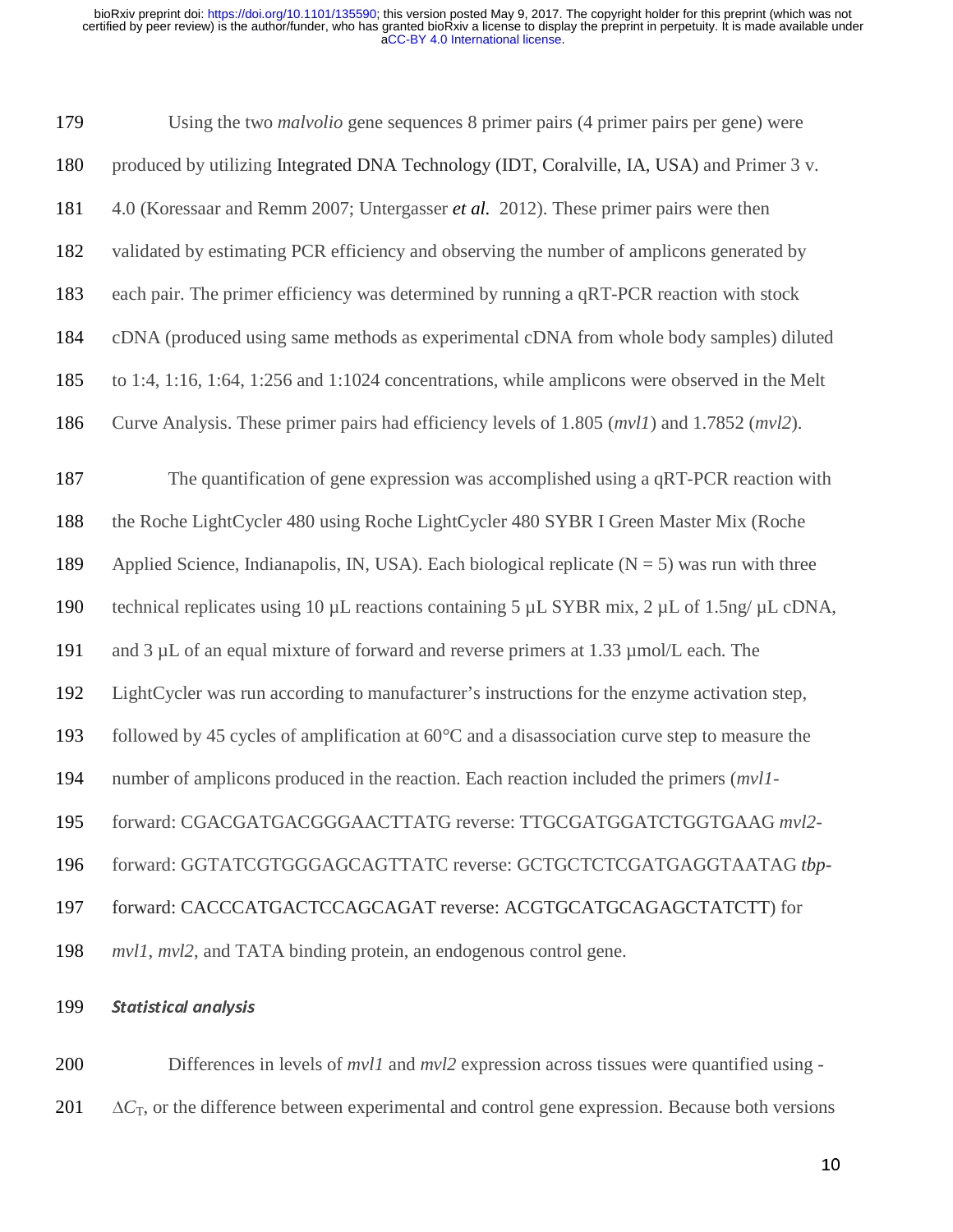| 202                                    | of <i>malvolio</i> were run on the same tissue, same plate, and using the same control gene, the $-\Delta C_T$         |
|----------------------------------------|------------------------------------------------------------------------------------------------------------------------|
| 203                                    | values allows us to qualitatively compare expression of the two genes. We made comparisons                             |
| 204                                    | among the tissues types using ANOVA on the $-\Delta C_T$ values, with specific pairwise comparisons                    |
| 205                                    | made using Fisher's Least Significant Difference (LSD) test.                                                           |
| 206                                    | Comparisons of expression of <i>mvl1</i> and <i>mvl2</i> across different behavioral states were                       |
| 207                                    | made as described in Roy-Zokan <i>et al.</i> (2015) and Cunningham <i>et al.</i> (2016), using the $-\Delta\Delta C_T$ |
| 208                                    | method with relative expression standardized to virgins. We used virgins as the comparison as                          |
| 209                                    | this is the behavioral/physiological state of individuals used in the tissue comparison. ANOVA                         |
| 210                                    | on relative expression was used to determine statistically significant changes in expression.                          |
| 211                                    | All data and reagents are available on request. Data will be deposited in Dryad. All                                   |
| 212                                    | accession numbers for sequences used in the phylogenetic comparison are available in                                   |
|                                        |                                                                                                                        |
| 213                                    | supplemental file 2.                                                                                                   |
|                                        | <b>Results</b>                                                                                                         |
|                                        | Phylogenetic analysis of malvolio across insects                                                                       |
|                                        | Boxshade plots showing sequence homology between N. vespilloides, T. castaneum, H. sapiens,                            |
|                                        | and <i>M. musculus</i> can be found in supplemental Fig. 1. Phylogenetic analysis (Figure 1) shows                     |
|                                        | that malvolio has undergone several independent gene duplications that have been maintained                            |
| 214<br>215<br>216<br>217<br>218<br>219 | both in insects and other animals as well. Among insects, <i>malvolio</i> appears to have duplicated                   |
| 220                                    | separately in hemipterans, the ancestor of Coleoptera and Diptera, and several times in wasps.                         |
| 221                                    | Other than wasps, among the Hymenoptera bees and ants have only one copy of <i>malvolio</i> . One                      |
| 222                                    | duplication appears to have been lost in Diptera.                                                                      |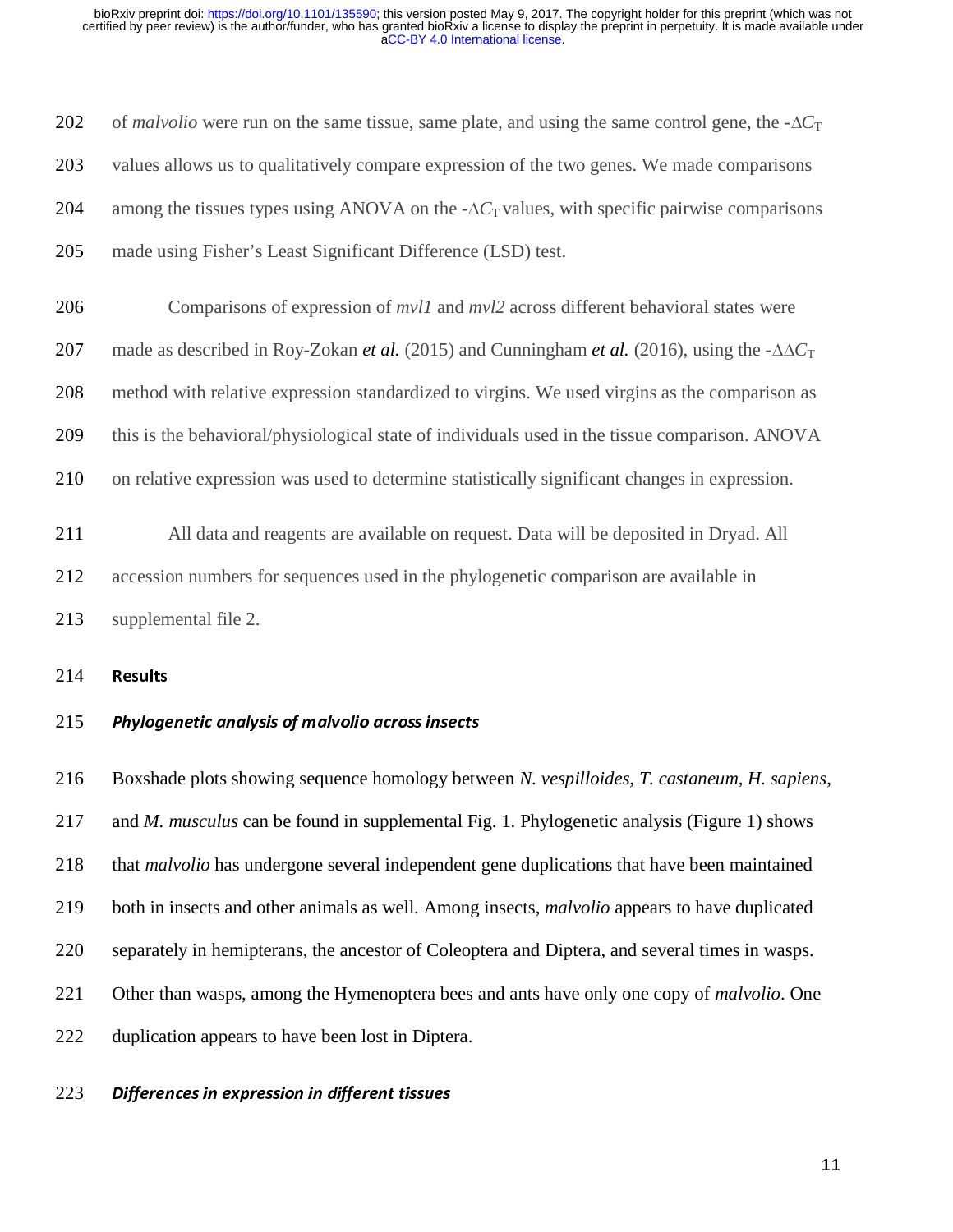224 Expression of *mvl1* in brain, fat bodies, Malpighian tubules, midgut, ovaries, testes and thoracic 225 musculature varied across the different tissue types  $(F_{7,32} = 44.361, P < 0.0001)$ . Expression in 226 fat bodies was statistically significantly higher than other tissues (Figure 2a). Hindgut, midgut 227 and thoracic musculature had moderate levels of expression, while expression was relatively low 228 in testes, Malpighian tubules, brains, and ovaries.

229 Expression patterns across tissues of *mvl2* differed from those of *mvl1* (Figure 2b).

230 Overall, there was statistically significantly different expression across the different tissue types

231 (F7,32 = 37.420, P < 0.0001) although in all tissues expression was much lower than that of *mvl1*.

232 Expression was highest in midgut and brain, with low expression in fat bodies, hindgut and

233 testes. Expression was negligible, and sometimes undetectable, in Malpighian tubules, ovaries

234 and thoracic muscle (Figure 2b).

### 235 Differences in expression in heads across different behavioral states

236 Expression patterns across behavioral states differed for *mvl1* compared to *mvl2*. Overall, there 237 was statistically significantly difference in expression across the behavioral states in  $mvl1$  ( $F_{4,45}$  = 238 3.4087, P = 0.077) (Fig 4a), with a significant increase in expression in resource preparation (P = 239 0.0044) and caring for offspring ( $P = 0.0032$ ). There was no overall statistically significant 240 difference in expression across behavioral states for  $mvl2$  ( $F_{4,43} = 2.2682$ ,  $P = 0.077$ ) (Fig 4b) 241 although there was a strong trend for decreased expression during resource preparation and 242 parental care. In pairwise comparisons, resource preparation showed significantly lower 243 expression than either virgin ( $P = 0.019$ ) or post care ( $P = 0.0285$ ). Regardless, the patterns of 244 expression are opposite for *mvl1* and *mvl2* comparing behavioral states.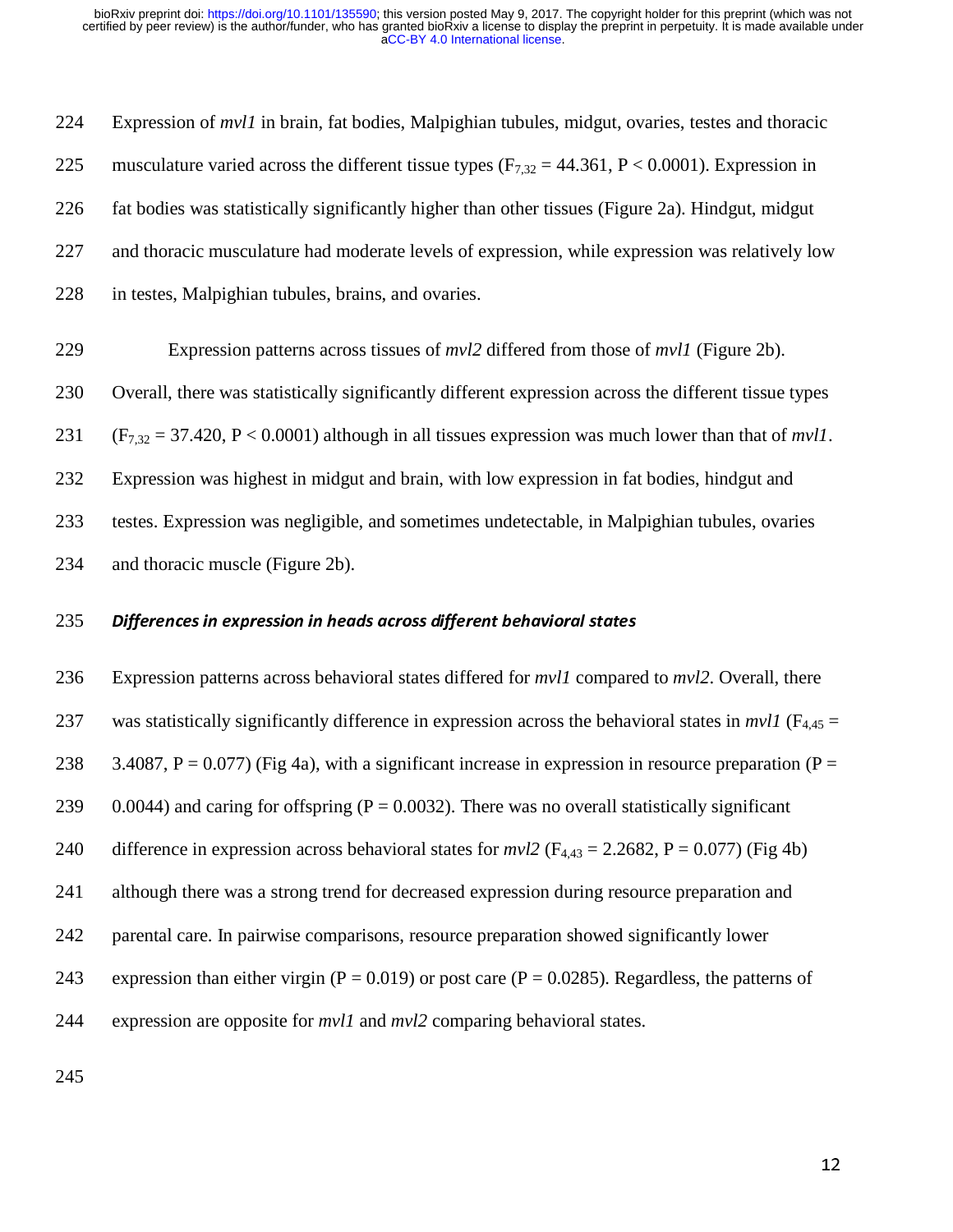#### 246 Discussion

247 Gene duplication is a major factor in evolution (Ohno 1970; Innan and Kondrashov 2010; 248 Wagner 2011), particularly where there is neofunctionalization, as the duplicated gene can 249 permit access to variation that may have otherwise been constrained. Here we examined 250 *malvolio*, a gene that typically functions in heavy metal transport. Examining the genome of the 251 subsocial beetle, *N. vespilloides*, we found that *malvolio* was duplicated in this insect. Two other 252 factors suggested that it would be informative to examine this duplication further; first, *malvolio* 253 also plays a role in social behavior in bees (although they have only one copy), and second, 254 *malvolio* is the homolog of *Nramp* in vertebrates, a gene that is duplicated and subfunctionalized 255 (Techau *et al.* 2007; Neves *et al.* 2011). Our study has two components. In our phylogenetic 256 analysis, we found that duplication of this gene was not unique to *N. vespilloides* or insects in 257 general; *malvolio* was often independently duplicated and maintained in multiple insect lineages. 258 In our expression studies, we found that *mvl1* and *mvl2* display both tissue and behavior specific 259 expression patterns. Moreover, level of expression in the brain depended the behavioral state of 260 the insect, with differential expression of both copies of *malvolio*, albeit in opposite direction, 261 associated with parenting behavior.

262 Contrary to our hypothesis that insects have only one copy of *malvolio*, our phylogenetic 263 analysis showed that many species of insects have duplicate copies and, furthermore, that these 264 duplications appear to have occurred in multiple lineage specific events. *Malvolio* duplicates 265 have arisen and persisted in at least three different insect lineages (and possibly again in wasps, 266 leading at least some to have three copies of *malvolio*). Given the tendency of duplicated genes 267 to remain redundant and eventually be removed from the genome it suggests that *malvolio* may 268 possess qualities that have been found to encourage persistence after a duplication event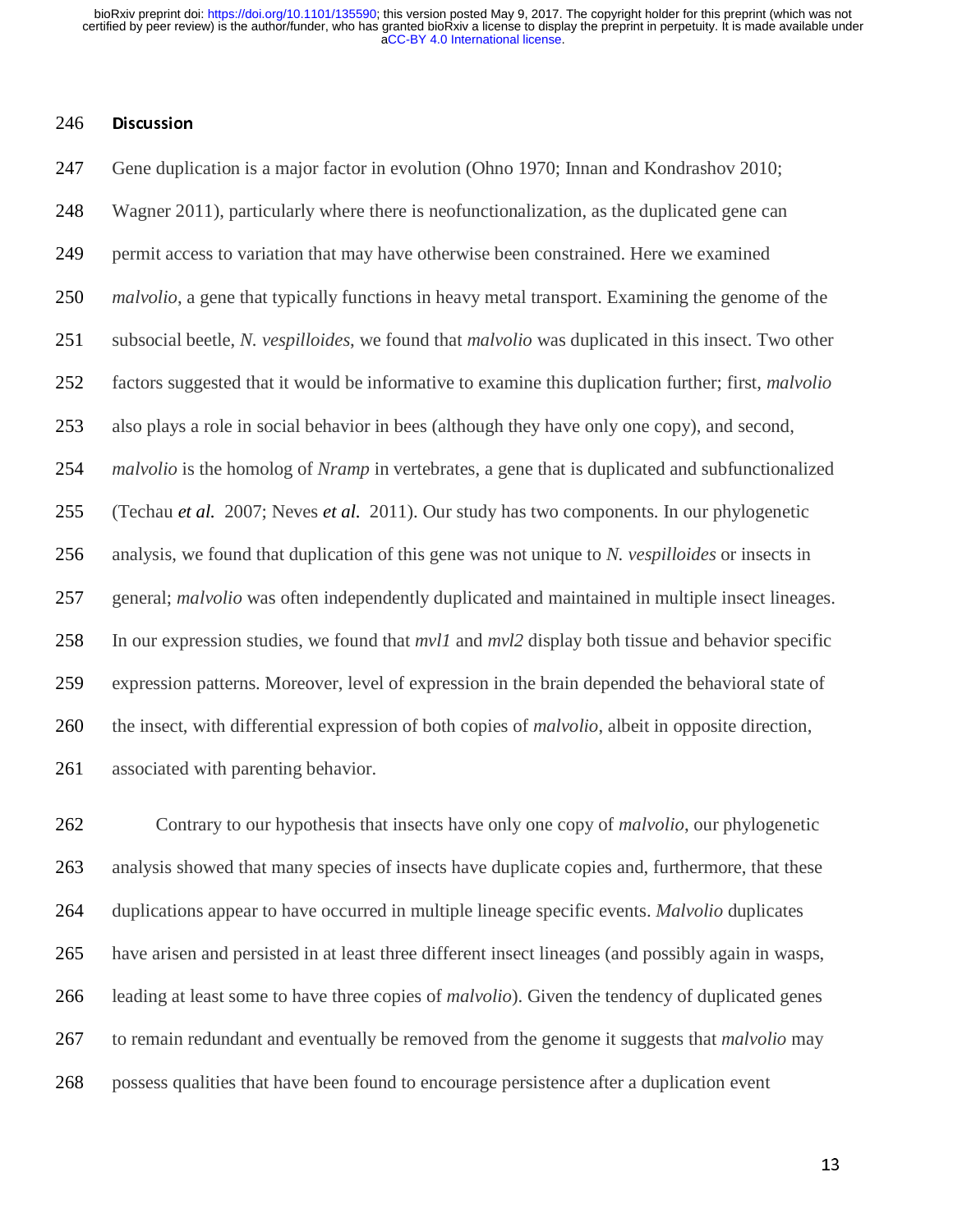269 (Kondrashov *et al.* 2002; Papp *et al.* 2003; Marland *et al.* 2004; Jordan *et al.* 2004; Davis and 270 Petrov 2004).

271 *Nicrophorus vespilloides* is not a genetic model organism, although we have a sequenced 272 genome (Cunningham *et al.* 2015b). Instead, this species is interesting for its unusually 273 elaborate parenting and social interactions (Parker *et al.* 2015). To examine whether 274 sub/neofunctionalization may be responsible for the maintenance of both *malvolio* duplicates in 275 *N. vespilloides*, we examined tissue-specific expression of both genes. Our data show that *mvl1* 276 is expressed in all eight measured tissues, with relatively low variance in gene expression within 277 a tissue. In contrast to *mvl1*, expression of *mvl2* was limited to only two tissues, the brain and the 278 midgut. This pattern is roughly consistent with tissue and stage-specific data from *Tribolium*, 279 which also shows high and ubiquitous *mvl1* expression as opposed to low and inconsistent, but 280 detectable, *mvl2* expression (Dippel *et al.* 2014). This suggests that *mvl1* may have maintained a 281 conserved homeostatic role throughout the coleopteran lineage, consistent with the necessity of 282 manganese transport on the cellular level (Culotta *et al.* 2005). Differences in expression 283 between specific tissues may be related to other well-established functions of *mvl* and its 284 homologues, such as intercellular immunity (Evans *et al.* 2001; Cellier *et al.* 2007). *mvl2*, on the 285 other hand, is clearly not required for basic tissue function, and thus may be released from 286 pleiotropic constraint.

287 To further examine the possibility that the function of *mvl2* has diverged from that of *mvl1*  288 in *N. vespilloides*, we examined the expression patterns of both genes in the head in relation to 289 reproductive and parental care behavior. Previous research has shown that genes differentially 290 expressed during parenting are detected in these samples (Parker *et al*. 2015; Roy-Zokan *et al*. 291 2015; Cunningham *et al*. 2016, 2017). In terms of having a function in behavior, *malvolio* is

the contract of the contract of the contract of the contract of the contract of the contract of the contract o<br>The contract of the contract of the contract of the contract of the contract of the contract of the contract o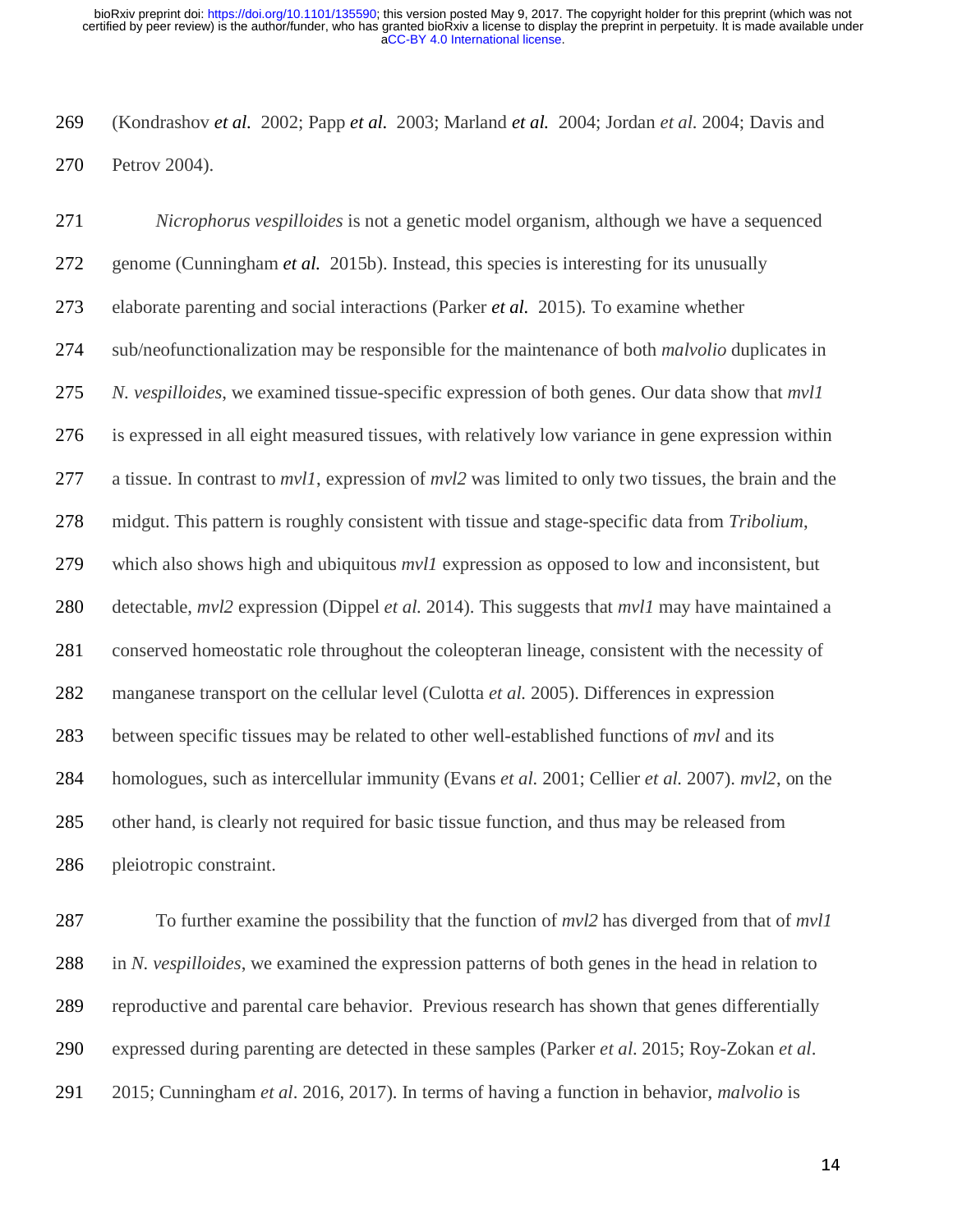292 involved in caste differentiation in honey bees (Ben-Shahar *et al.* 2004) as well as feeding 293 behavior in *Drosophila* (Søvik *et al.* 2017), and therefore represents a strong candidate for 294 influencing social behavior in insects. In particular, we have hypothesized that feeding pathways 295 are co-opted to influence parental provisioning behavior (Cunningham *et al*. 2016, 2017). We 296 found that the two copies do show differences in expression in head tissue associated with 297 changes in behavior and social interactions. Whereas *mvl1* increases expression during parenting, 298 *mvl2* appears to decrease during the same behavioral stages. These opposing expression patterns 299 suggest that even though both gene copies have retained roles in social behavior, these roles have 300 clearly diverged.

301 Given the tissue and stage-specific expression patterns of *mvl1* and *mvl2*, it appears likely 302 that these genes have undergone either sub- or neofunctionalization in burying beetles. 303 However, it remains unclear which process has occurred. Data from honey bees, in which 304 *malvolio* is not duplicated, shows that a single copy can account for both behavioral and other 305 gene functions (Ben-Shahar *et al.* 2004), suggesting that divergence in gene function between 306 copies could be obtained by subfunctionalization alone. However, it this were the case, we 307 would predict that one copy would have completely lost its association with behavior in *N.*  308 *vespilloides*. Instead, we observe the evolution of opposing gene expression patterns between 309 copies, meaning the expression patterns of at least one gene copy must be derived. Given the 310 highly divergent and elaborate social interactions during parenting, and extensive parenting, in 311 this species this suggests that *malvolio* may be co-opted for further behavioral evolution. 312 Furthermore, divergence in tissue specific expression patterns, as we observe here, is often 313 associated with neofunctionalization (Huminiecki and Wolfe 2004, Li *et al.* 2005). Therefore, 314 our data is consistent with neofunctionalization. It may be that the expression patterns of *mvl2* in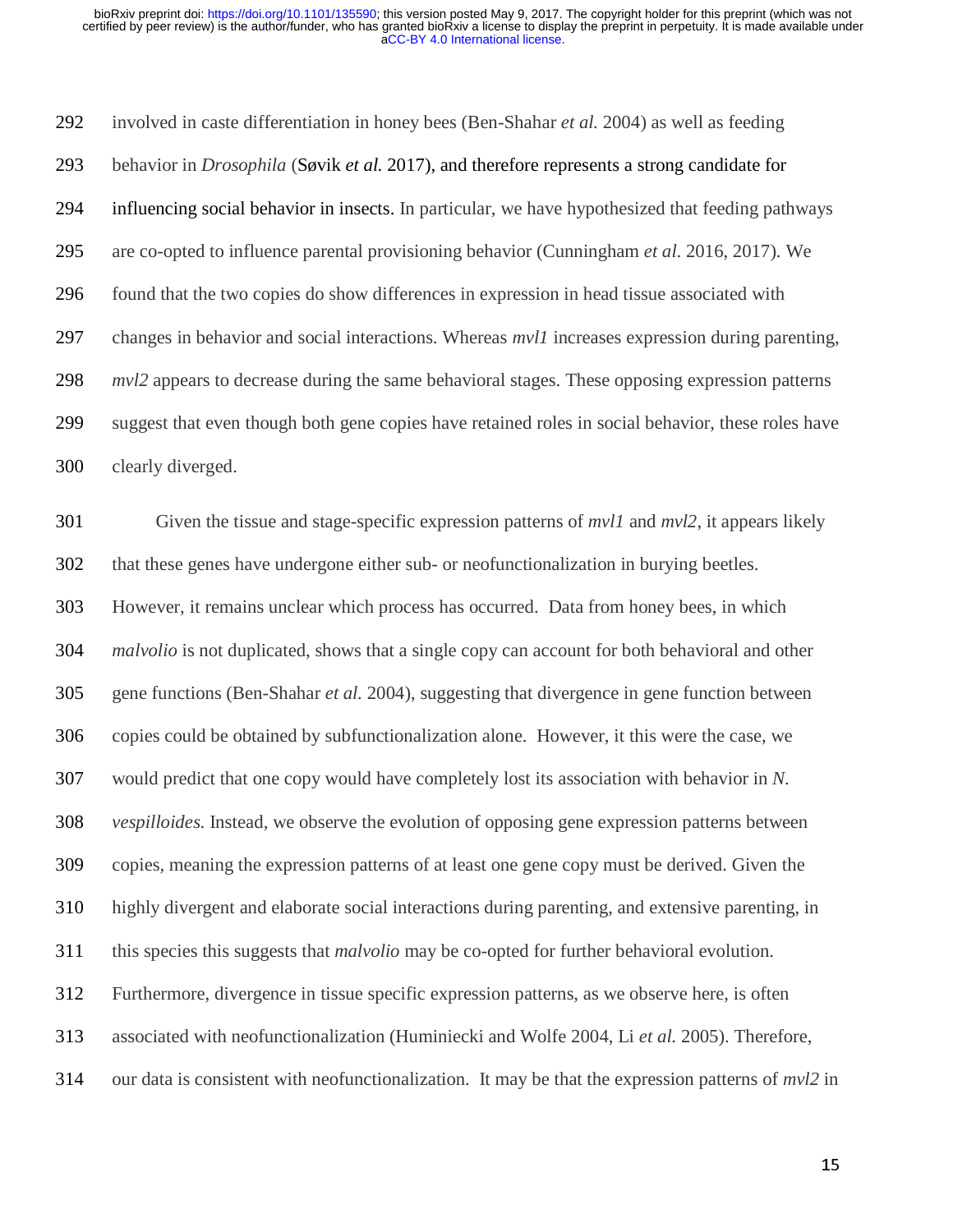| 315 | the brain and midgut are still evolving, and understanding whether expression is being gained or |
|-----|--------------------------------------------------------------------------------------------------|
| 316 | lost in these tissues along with explicitly functional studies would help resolve this.          |

317 In conclusion, *N. vespilloides* produces two copies of *malvolio*, both of which are 318 expressed, but expression depends on the tissue examined. Duplications of *malvolio* are not 319 unusual among insects, as they appear to have arisen independently and been maintained in 320 several other species of insects. Our expression data suggest that, in *N. vespilloides*, *malvolio* has 321 experienced neo-functionalization following its duplication, with an enhanced role in behavior. 322 Further functional studies are needed to eliminate subfunctionalization but our expression data 323 suggest that the two copies are not equivalent. Finally, we further suggest that the predilection 324 for duplicates of this gene to be maintained may reflect a tendency for sub or 325 neofunctionalization of *mvl* in other systems as well. 326

### 327 Acknowledgments

328 We thank Trish Moore and Michelle Ziadie for helpful discussions. This research was supported 329 by a National Science Foundation grant IOS-1326900 to AJM, with ECMe supported by an REU 330 supplement.

331

#### 332 Literature Cited

333 Ben-Shahar, Y., N. L. Dudek, and G. E. Robinson, 2004 Phenotypic deconstruction reveals 334 involvement of manganese transporter Malvolio in honey bee division of labor. J. Exp. Biol. 335 207: 3281–88.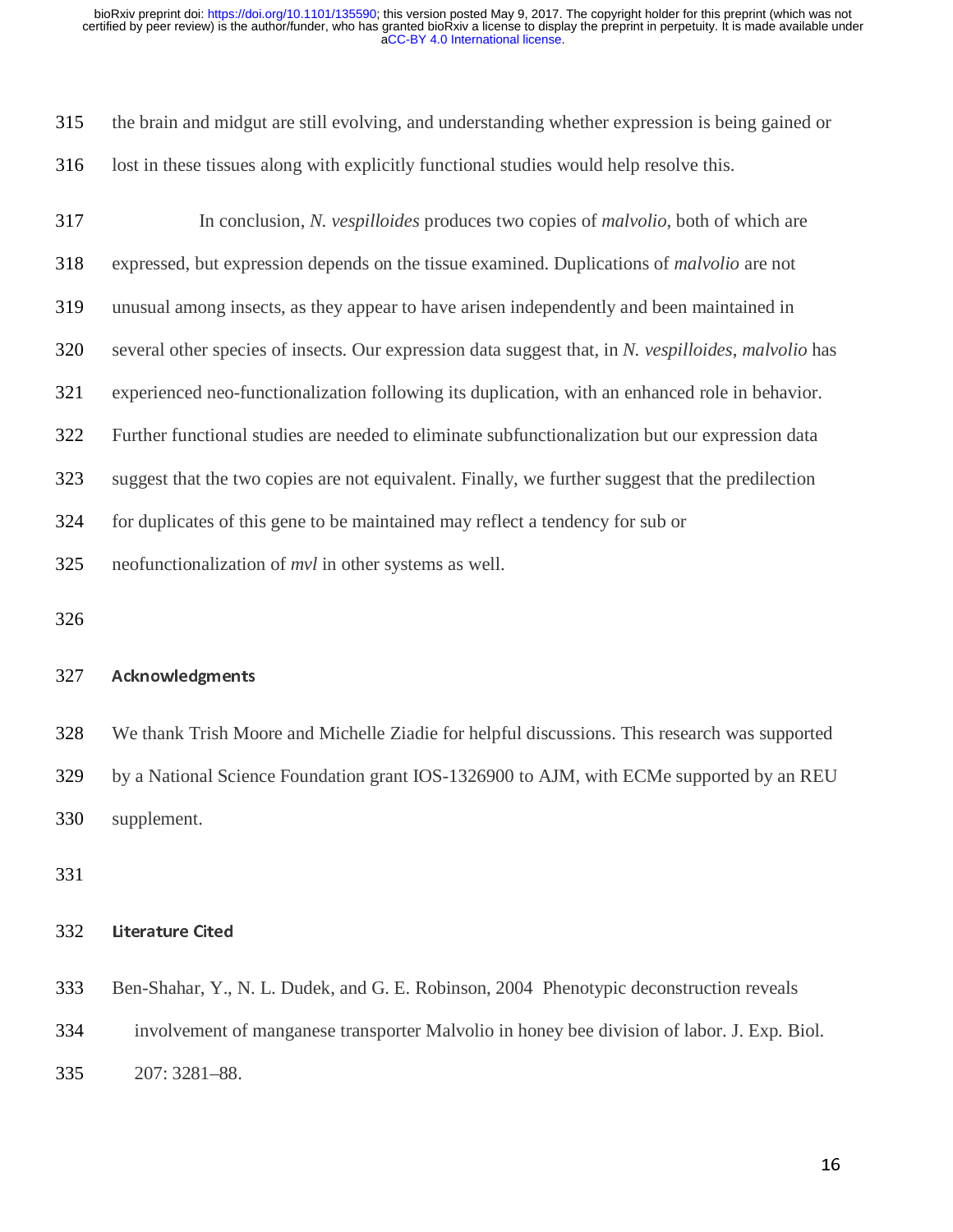- 336 Camacho, C., G. Coulouris, V. Avagyan, N. Ma, J. Papadopoulos *et al*., 2009 BLAST plus:
- 337 architecture and applications. BMC Bioinf. 10: 1.
- 338 Cellier, M. F., P. Courville, and C. Campion, 2007 Nramp1 phagocyte intracellular metal
- 339 withdrawal defense. Microb. Infect. 9: 1662–70.
- 340 Corona, M., R. Libbrecht, Y. Wurm, O. Riba-Grognuz, R. A. Studer *et al*., 2013 Vitellogenin
- 341 underwent subfunctionalization to acquire caste and behavioral specific expression in the
- 342 harvester ant *Pogonomyrmex barbatus*. PLoS Genet. 9: e1003730.
- 343 Culotta, V. C., M. Yang, and M. D. Hall, 2005 Manganese transport and trafficking: lessons
- 344 learned from *Saccharomyces cerevisiae*. Euk. Cell 4: 1159–65.
- 345 Cunningham, C. B., M. K. Douthit, and A. J. Moore, 2015a Expression of octopaminergic
- 346 receptor genes in 4 nonneural tissues in female *Nicrophorus vespilloides* beetles. Ins. Sci. 22: 347 495–502.
- 348 Cunningham, C. B., L. Ji, R. A. W. Wiberg, J. Shelton, E. C. McKinney *et al*., 2015b The
- 349 genome and methylome of a beetle with complex social behavior, *Nicrophorus vespilloides*
- 350 (Coleoptera: Silphidae). Genome Biol. Evol. 7: 3383–96.
- 351 Cunningham C. B., K. VanDenHeuvel, D. B. Khana, E. C. McKinney, and A. J. Moore, 2016
- 352 The role of neuropeptide F in a transition to parental care. Biol. Lett. 12: 20160158.
- 353 Cunningham, C. B., M. Badgett, R. B. Meagher, R. Orlando, and A. J. Moore. 2017 Ethological
- 354 principles predict the neuropeptides co-opted to influence parenting. Nature Comm*.* 8:14225 |
- 355 DOI: 10.1038/ncomms14225.
- 356 Davis, J. C., and D. A. Petrov, 2004 Preferential duplication of conserved proteins in eukaryotic
- 357 genomes. PLoS Biol. 2: e55.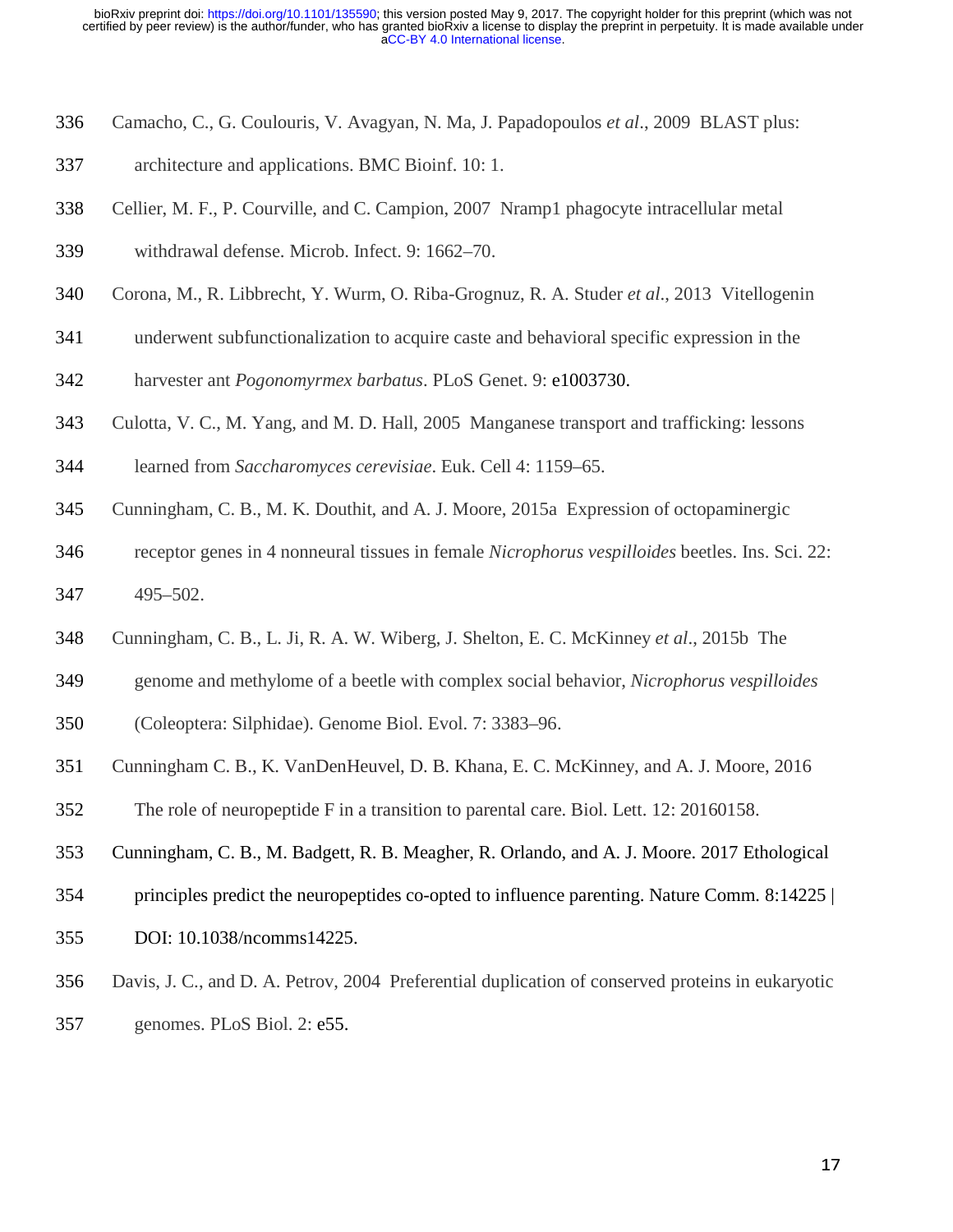- 358 Dippel, S, G Oberhofer, J Kahnt, L Gerischer, L Opitz *et al*., 2014 Tissue-specific
- 359 transcriptomics, chromosomal localization, and phylogeny of chemosensory and odorant
- 360 binding proteins from the red flour beetle *Tribolium castaneum* reveal subgroup specificities
- 361 for olfaction or more general functions. BMC Genom.15: 1141.
- 362 Eggert, A-K., M. Reinking, and J. K. Müller, 1998 Parental care improves offspring survival
- 363 and growth in burying beetles. Anim. Behav. 55: 97–107.
- 364 Evans, C., M. Harbuz, and T. Ostenfeld, 2001 Nramp1 is expressed in neurons and is associated 365 with behavioural and immune responses to stress. Neurogenetics 3: 69–78.
- 366 Feuda, R., F. Marltaz, M. A. Bentley, and P. W. H. Holland, 2016 Conservation, duplication,
- 367 and divergence of five opsin genes in insect evolution. Genome Biol. Evol. 8: 579–87.
- 368 Folwell, J. L., C. H. Barton, and D. Shepherd, 2006 Immunolocalisation of the *D. melanogaster*
- 369 Nramp homologue Malvolio to gut and Malpighian tubules provides evidence that Malvolio
- 370 and Nramp2 are orthologous. J. Exp. Biol. 209: 1988–95.
- 371 Force, A., M. Lynch, F. B. Pickett, A. Amores, Y. L. Yan *et al*., 1999 Preservation of duplicate
- 372 genes by complementary, degenerative mutations. Genetics 151: 1531–45.
- 373 Goldman-Huertas, B., R. F. Mitchell, R. T. Lapoint, C. P. Faucher, J. G. Hildebrand *et al*., 2015
- 374 Evolution of herbivory in Drosophilidae linked to loss of behaviors, antennal responses,
- 375 odorant receptors, and ancestral diet. Proc. Natl. Acad. Sci. USA 112: 3026–31.
- 376 Huminiecki, L., and K. H. Wolfe, 2004 Divergence of spatial gene expression profiles following
- 377 species-specific gene duplications in human and mouse. Genome Res. 14: 1870–79.
- 378 Innan, H., and F. Kondrashov, 2010 The evolution of gene duplications: classifying and
- 379 distinguishing between models. Nat. Rev. Genet. 11: 97–108.
- 380 Jordan, I. K., Y. I. Wolf, and E. V. Koonin, 2004 Duplicated genes evolve slower than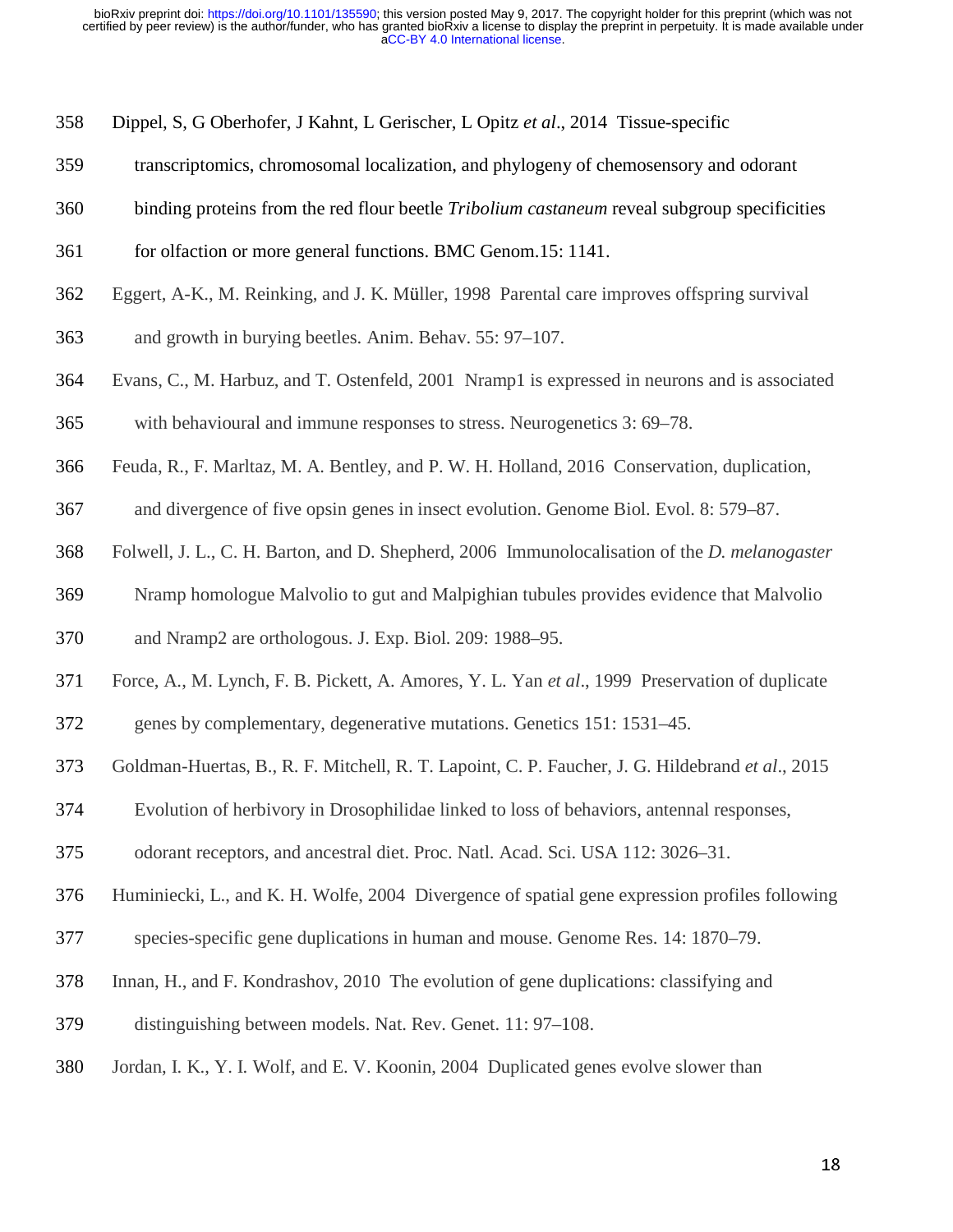- 381 singletons despite the initial rate increase. BMC Evol. Biol. 4: 22–32.
- 382 Katz, P. S., and J. L. Lillvis, 2014 Reconciling the deep homology of neuromodulation with the
- 383 evolution of behavior. Curr. Op. Neurobiol. 29: 39–47.
- 384 Kondrashov, F. A., I. B. Rogozin, Y. I. Wolf, and E. V. Koonin, 2002 Selection in the evolution
- 385 of gene duplications. Genome Biol. 3: research0008.1-0008.9.
- 386 Koressaar, T., and M. Remm, 2007 Enhancements and modifications of primer design program
- 387 Primer3. Bioinformatics 23: 1289–91.
- 388 Li, W. H., J. Yang, and X. Gu, 2005 Expression divergence between duplicate genes. Trends 389 Genet. 21: 602–7.
- 390 Lock, J. E., P. T. Smiseth, and A. J. Moore, 2004 Selection, inheritance, and the evolution of 391 parent-offspring interactions. Am. Nat. 164: 13–24.
- 392 Maere S., and Y. Van de Peer, 2010 Duplicate retention after small- and large-scale
- 393 duplications, pp. 31-56 in *Evolution after Gene Duplication* edited by K. Dittmar and D
- 394 Liberles. Wiley-Blackwell, Hoboken, NJ.
- 395 Marland, E., A. Prachumwat, N. Maltsev, Z. Gu, and W. H. Li, 2004 Higher gene duplicabilities
- 396 for metabolic proteins than for nonmetabolic proteins in yeast and *E. coli*. J. Mol. Evol. 59: 397 806–14.
- 398 McWilliam, H., W. Li, M. Uludag, S. Squizzato, Y. M. Park *et al*., 2013 Analysis tool web
- 399 services from the EMBL-EBI. Nuc. Ac. Res. 41: W597-W600.
- 400 Morgan, R., 2004 Conservation of sequence and function in the Pax6 regulatory elements.
- 401 Trends Genet. 20: 283–87.
- 402 Nadeau J. H., D. Sankoff, 1997 Comparable rates of gene loss and functional divergence after
- 403 genome duplications early in vertebrate evolution. Genetics 147:1259–1266.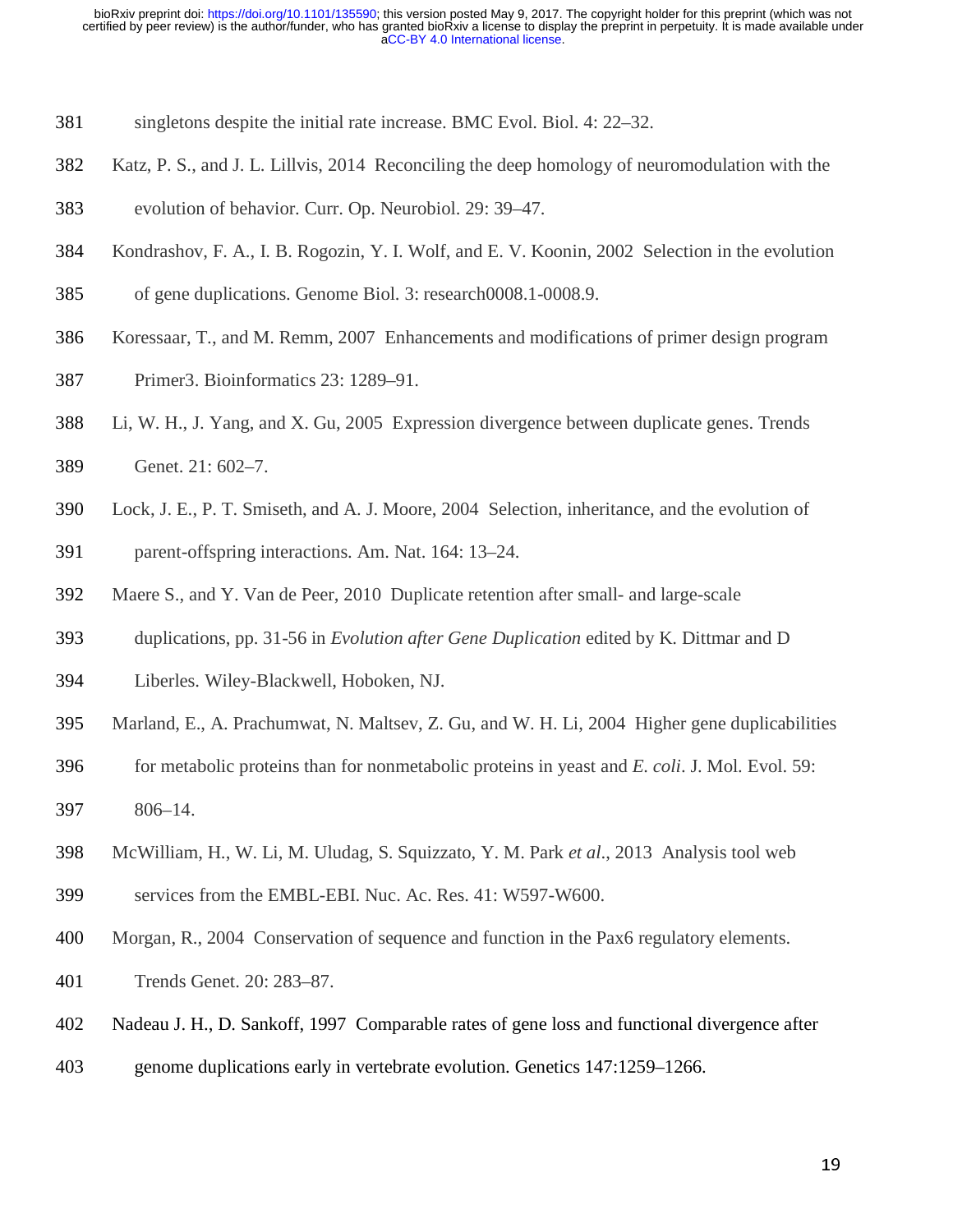- 404 Neves, J. V., J. M. Wilson, H. Kuhl, R. Reinhardt, L. F. Castro *et al*., 2011 Natural history of
- 405 SLC11 genes in vertebrates: tales from the fish world. BMC Evol. Biol. 11: 106.
- 406 Nowak, M. A., M. C. Boerlijst, J. Cooke, and J. Maynard Smith, 1997 Evolution of genetic
- 407 redundancy. Nature 388: 167–71.
- 408 Ohno, S., 1970 *Evolution by Gene Duplication*, Springer, New York.
- 409 Papp, B., C. Pál, and L. D. Hurst, 2003 Dosage sensitivity and the evolution of gene families in
- 410 yeast. Nature 424: 194–97.
- 411 Parker, D. J., C. B. Cunningham, C. A. Walling, C. E. Stamper, M. L. Head *et al*., 2015
- 412 Transcriptomes of parents identify parenting strategies and sexual conflict in a subsocial
- 413 beetle. Nat. Comm. 6: 8449.
- 414 Ronquist, F., M. Teslenko, P. Van Der Mark, D. L. Ayres, A. Darling *et al*., 2012 Mrbayes 3.2:
- 415 Efficient Bayesian phylogenetic inference and model choice across a large model space. Syst.
- 416 Biol. 61: 539–42.
- 417 Roy-Zokan, E. M., C. B. Cunningham, L. E. Hebb, E. C. McKinney, and A. J. Moore, 2015
- 418 Vitellogenin and vitellogenin receptor gene expression is associated with male and female
- 419 parenting in a subsocial insect. Proc. R. Soc. Lond. B Biol. Sci. 282: 20150787.
- 420 Søvik, E, A LaMora, G Seehra, AB Barron, JG Duncan *et al*., 2017 *Drosophila* divalent metal
- 421 ion transporter Malvolio is required in dopaminergic neurons for feeding decisions. Genes
- 422 Brain Behav. DOI: 10.1111/gbb.12375
- 423 Techau, ME, J Valdez-Taubas, JF Popoff, R Francis, M Seaman *et al*., 2007 Evolution of
- 424 differences in transport function in Slc11a family members. J. Biol. Chem. 282: 35646–
- 425 35656.
- 426 Untergasser, A., I. Cutcutache, T. Koressaar, J. Ye, B. C. Faircloth *et al*., 2012 Primer3-new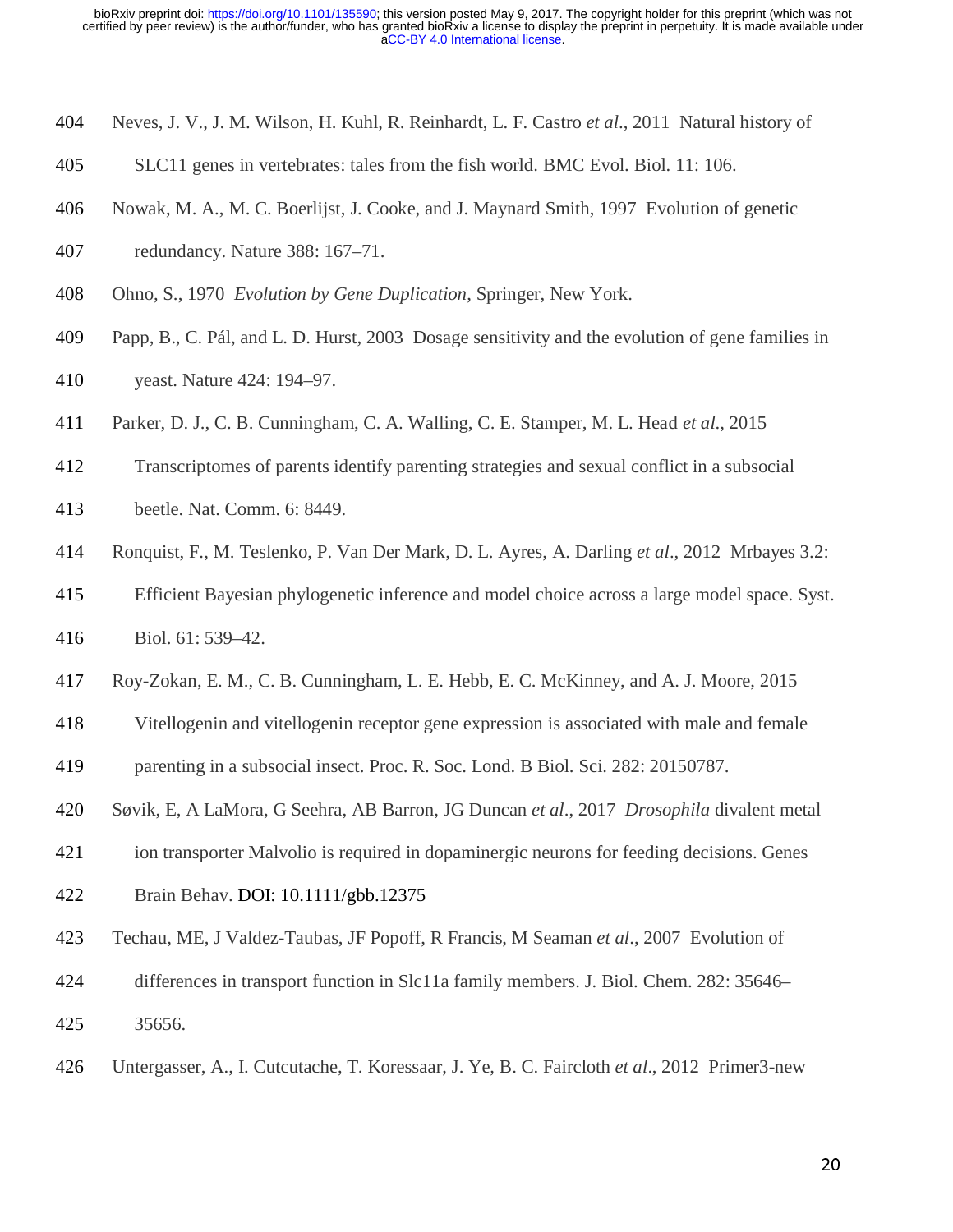- 427 capabilities and interfaces. Nuc. Ac. Res. 40: e115.
- 428 Wagner, A., 1998 The fate of duplicated genes: loss or new function? BioEssays 20: 785–88.
- 429 Wagner, A., 2011 The molecular origins of evolutionary innovations. Trends Genet. 27: 397–
- 430 410.
- 431 Whelan, S., and N. Goldman, 2001 A general empirical model of protein evolution derived from
- 432 multiple protein families using a maximum-likelihood approach. Mol. Biol. Evol. 18: 691–99.

433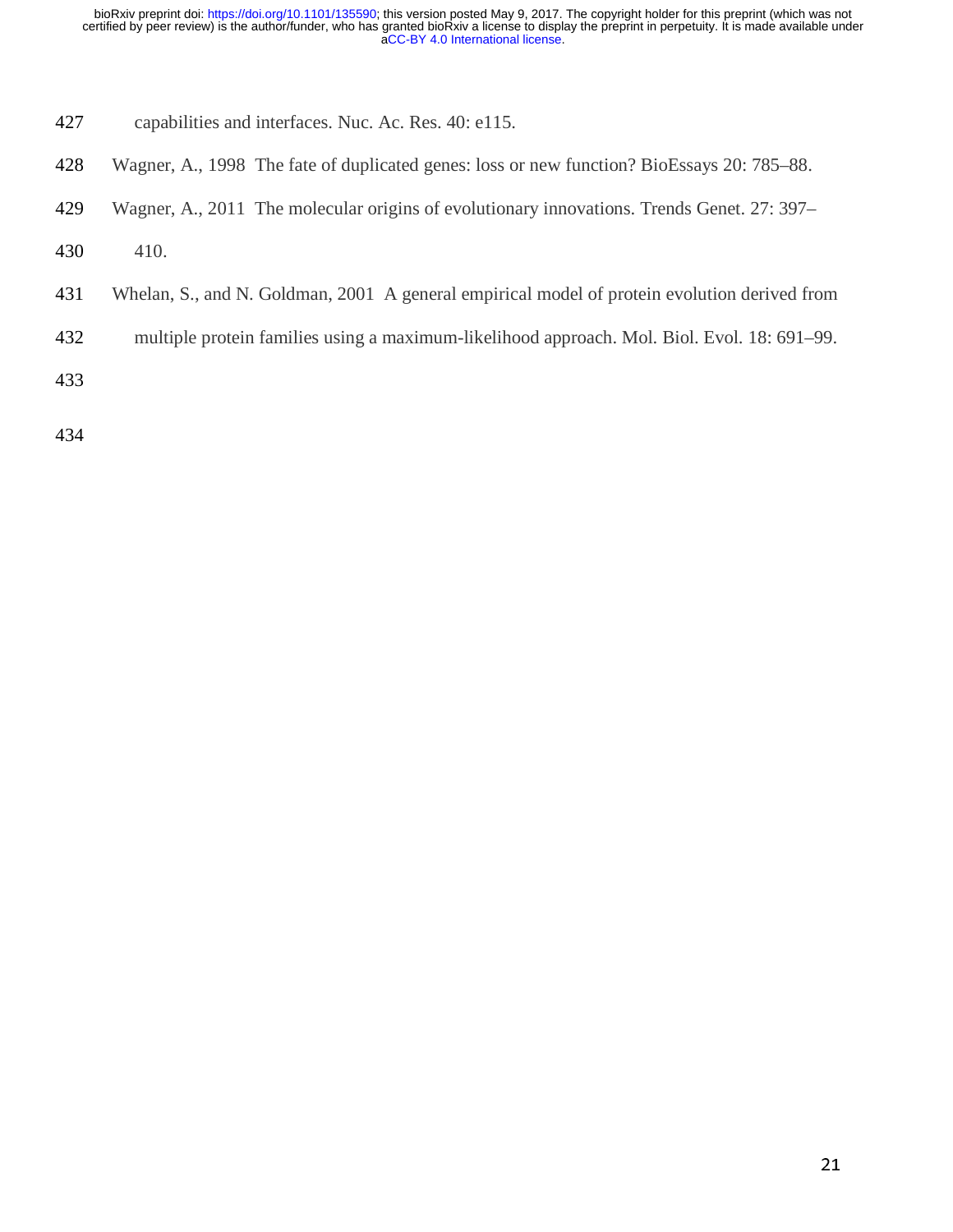#### 435 **FIGURE CAPTIONS**

436 **Figure 1:** Phylogenetic relationships of *malvolio*. Included in this tree are mammals (human

- 437 *Homo sapiens*, mouse *Mus musculus*), an oyster (*Crassostera gigas*), a spider (*Latrodectus*
- 438 *hesperus*), and several insect orders including Hemiptera (bed bug *Cimex lectularius,* pea aphid
- 439 *Acyrthosiphon pisum*), Hymenoptera (bees: *Apis dorsata*, *Apis mellifera* and *Metamicroptera*
- 440 *rotundata*; wasps: *Orussus abietinus*, *Microplitis demolitor*, *Nasonia vitripennis, Trichogramma*
- 441 *pretiosum*; ants: *Acromyrmex echinatior*, *Pogonomyrmex barbatus*, *Solenopsis invicta*, *Ooceraea*
- 442 *biroi*, *Harpegnathos saltator*, *Linepithema humile*), Coleoptera (beetles: *Tribolium castaneum*,
- 443 *Nicrophorus vespilloides*, *Anoplophora glabripennis*, *Dendroctonus ponderosae*) and Diptera
- 444 (flies: *Ceratitis capitata*, *Bactrocera dorsalis*, *Drosophila melanogaster*, *Musca domestica*,
- 445 *Anopheles darlingi*).

446 Figure 2: mRNA expression of *mvl1* (2a) and mvl2 (2b) calculated as  $-\Delta C_T$ . Significant

447 differences in expression are indicated by the letters above each tissue.

448 Figure 3: Relative expression of *mvl1* (3a) and *mvl2* (3b) in female heads across different 449 physiological/behavioral states. Virgin females had no social experience or exposure to a carcass 450 resource required for mating and oogenesis; mated females were placed with a male for 48 hours 451 but not provided with a carcass; resource preparation were mated females provided with a 452 carcass for 48 hours to prepare for reproduction and provisioning of offsprig; direct and indirect 453 care were females sampled during the most active period of direct feeding of offspring and in the 454 act of regurgitating food to the offspirng; post care females had dispersed from the carcass and 455 had no further interactions with larvae for at least 24 hours. All individuals were 21 days of age 456 when sampled. Significant differences in expression are indicated by the letters above each state.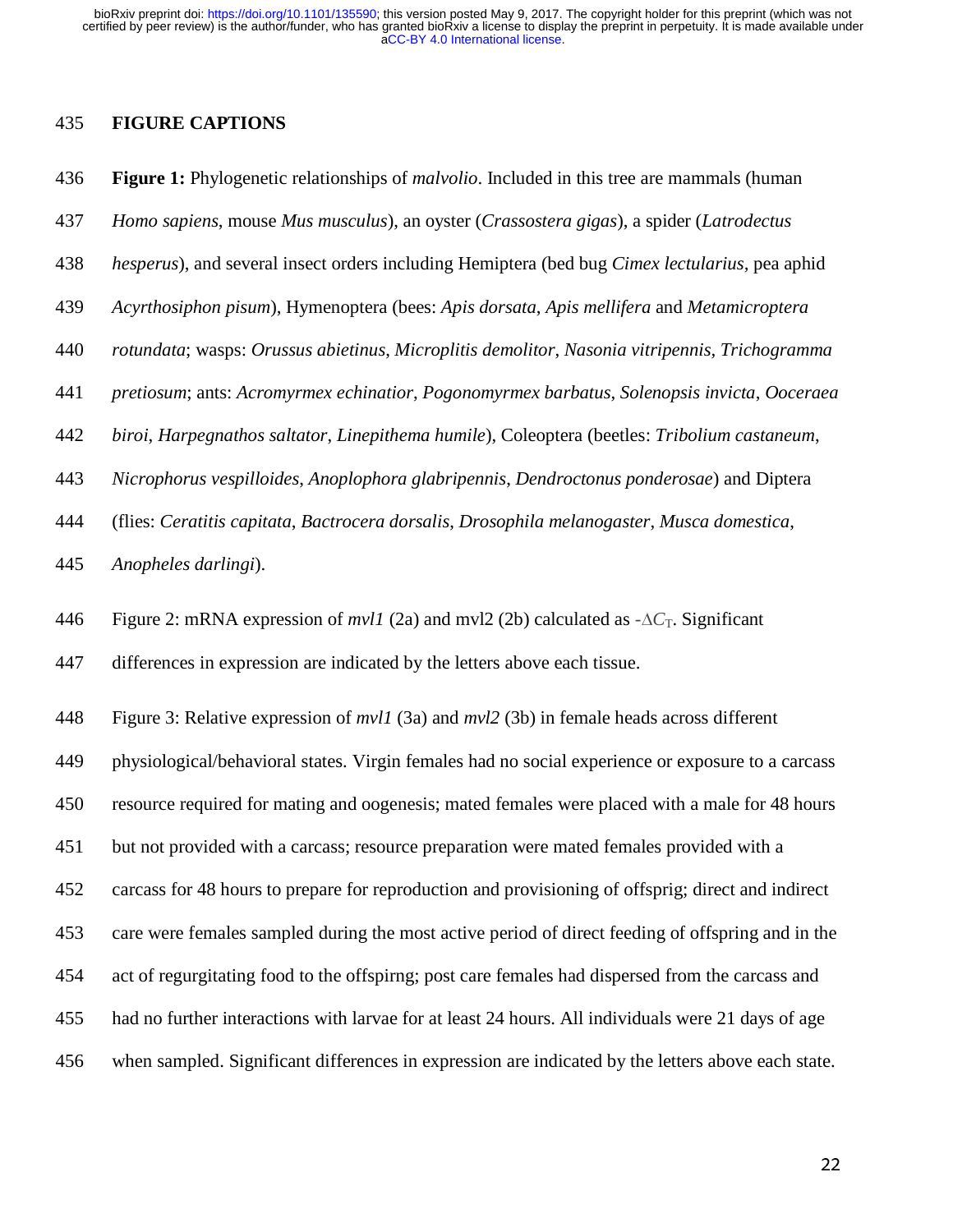## 457 **Figure 1**

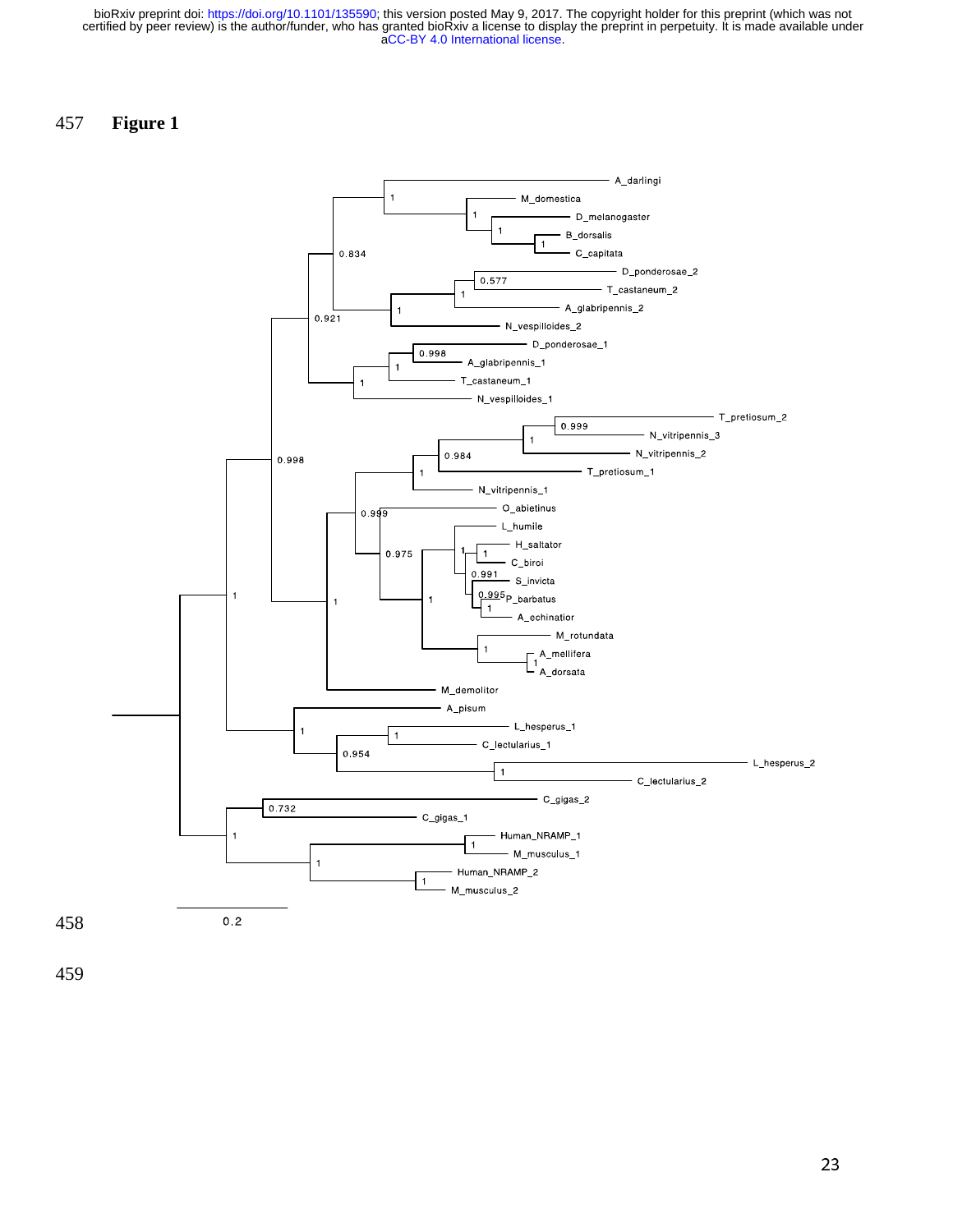460 Figure 2a



Tissue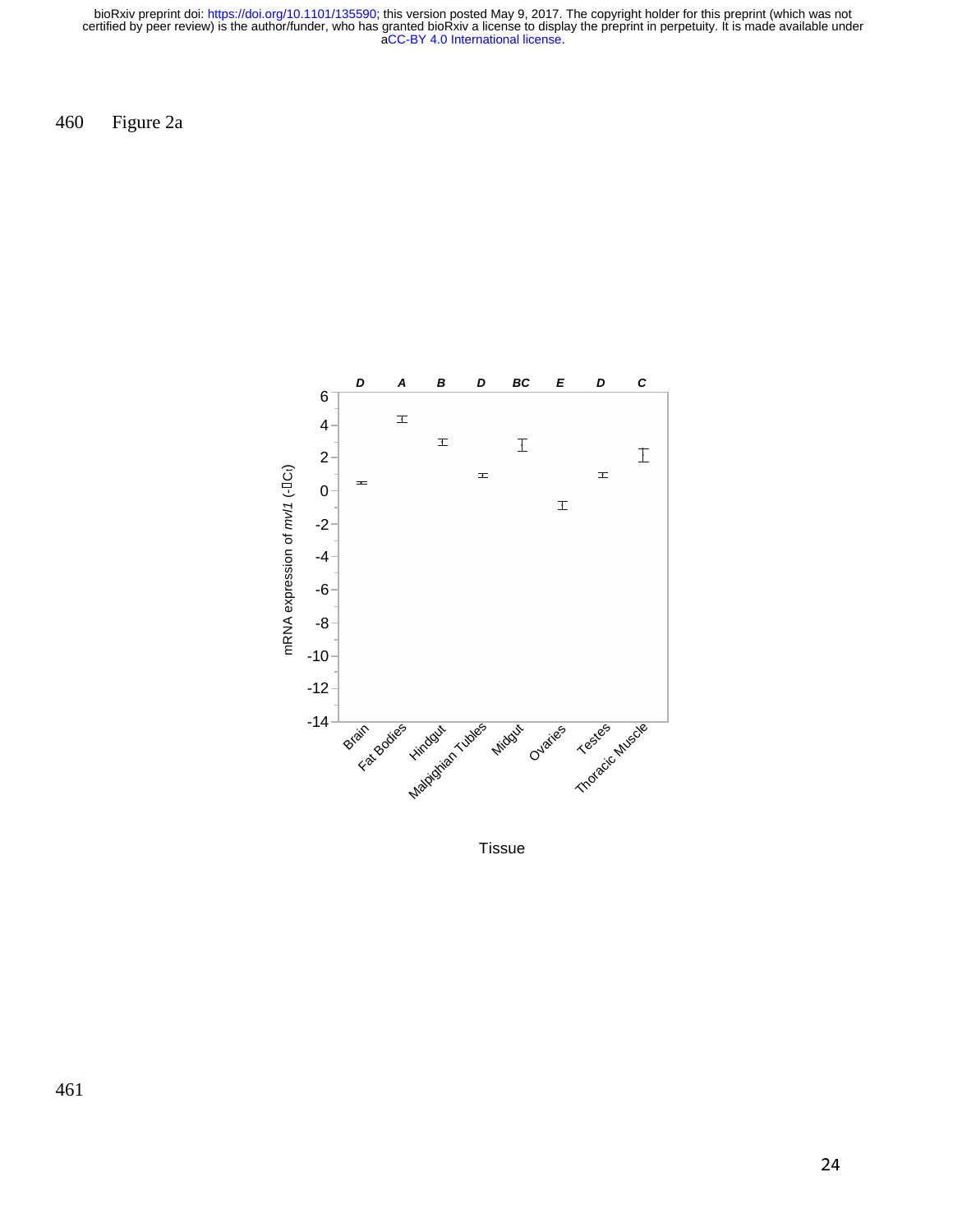462 **Figure 2b.** 

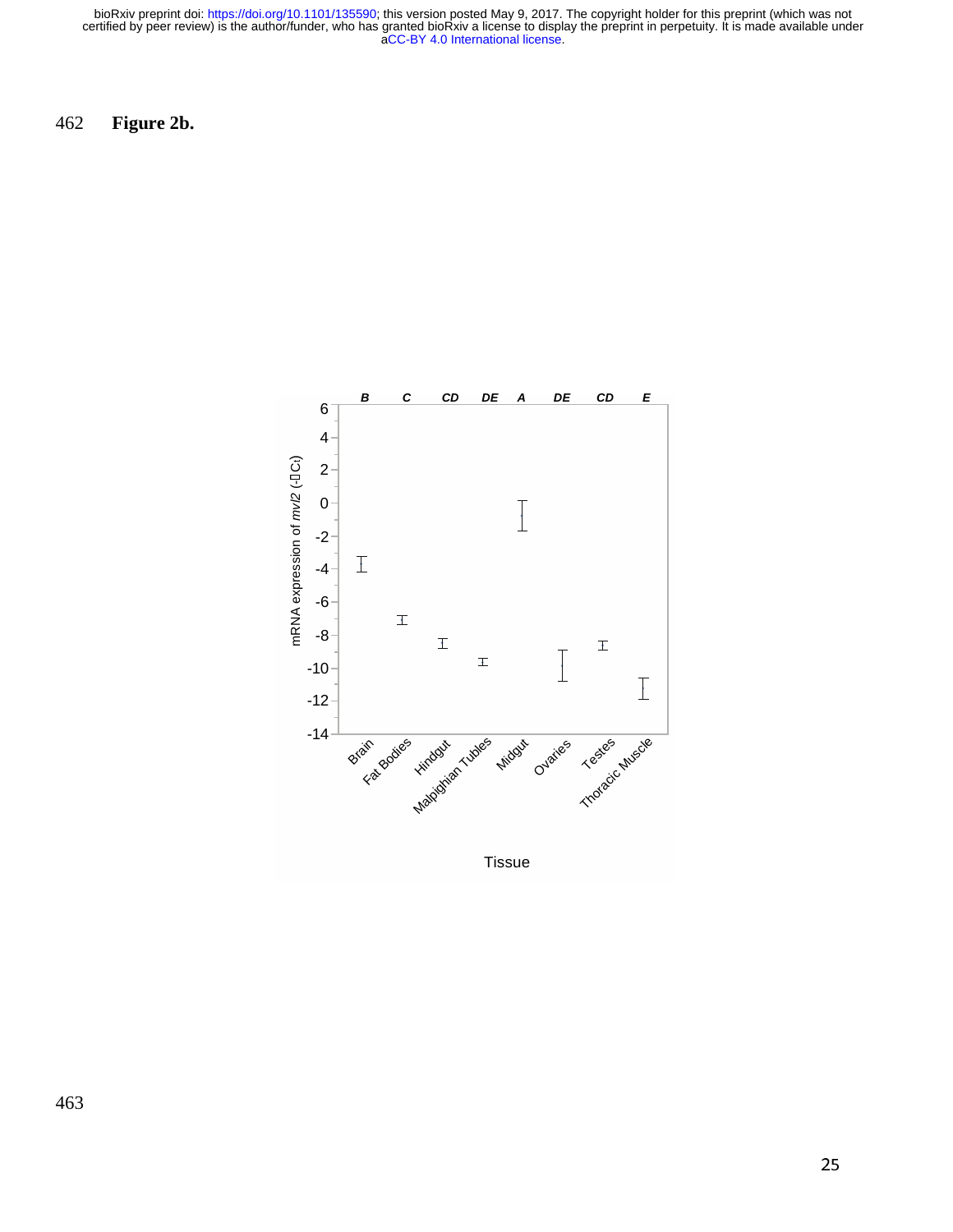464 Figure 3a